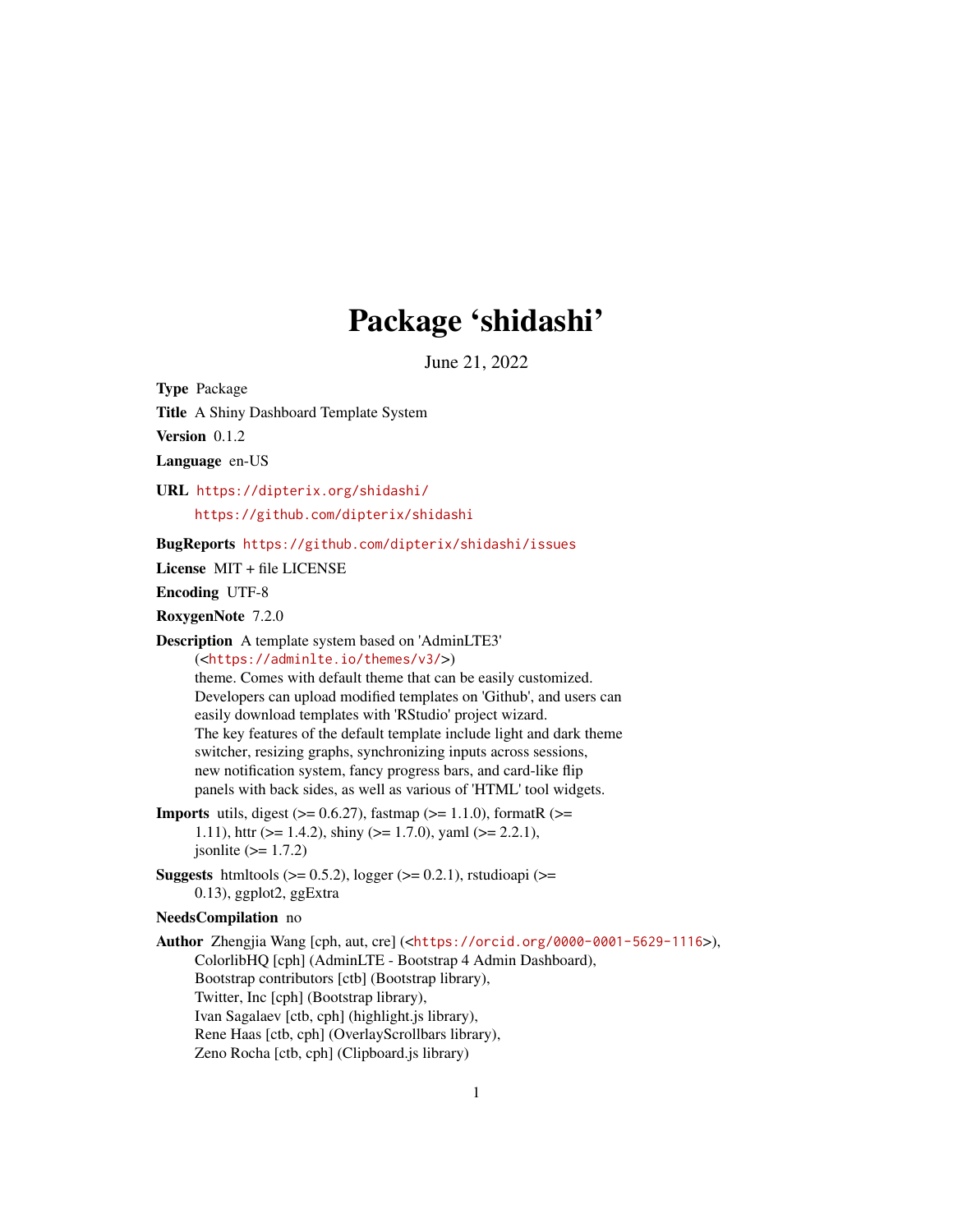Maintainer Zhengjia Wang <dipterix.wang@gmail.com>

Repository CRAN

Date/Publication 2022-06-21 16:40:02 UTC

## R topics documented:

| 3                                                                                                                  |
|--------------------------------------------------------------------------------------------------------------------|
| $\overline{4}$                                                                                                     |
| 5                                                                                                                  |
| 6                                                                                                                  |
| $\overline{7}$                                                                                                     |
| $\overline{7}$                                                                                                     |
| 8                                                                                                                  |
| 9                                                                                                                  |
| 12                                                                                                                 |
| 14                                                                                                                 |
| 15                                                                                                                 |
| 16                                                                                                                 |
| 17                                                                                                                 |
| 19                                                                                                                 |
| 20                                                                                                                 |
| 21<br>$get\_construct\_string \dots \dots \dots \dots \dots \dots \dots \dots \dots \dots \dots \dots \dots \dots$ |
| 22                                                                                                                 |
| 22                                                                                                                 |
| 23                                                                                                                 |
| 24                                                                                                                 |
| 26                                                                                                                 |
| 28                                                                                                                 |
| 29                                                                                                                 |
| 31                                                                                                                 |
| 31                                                                                                                 |
| 32                                                                                                                 |
| 33                                                                                                                 |
| -34                                                                                                                |
| 35                                                                                                                 |
|                                                                                                                    |
|                                                                                                                    |

**Index** [38](#page-37-0)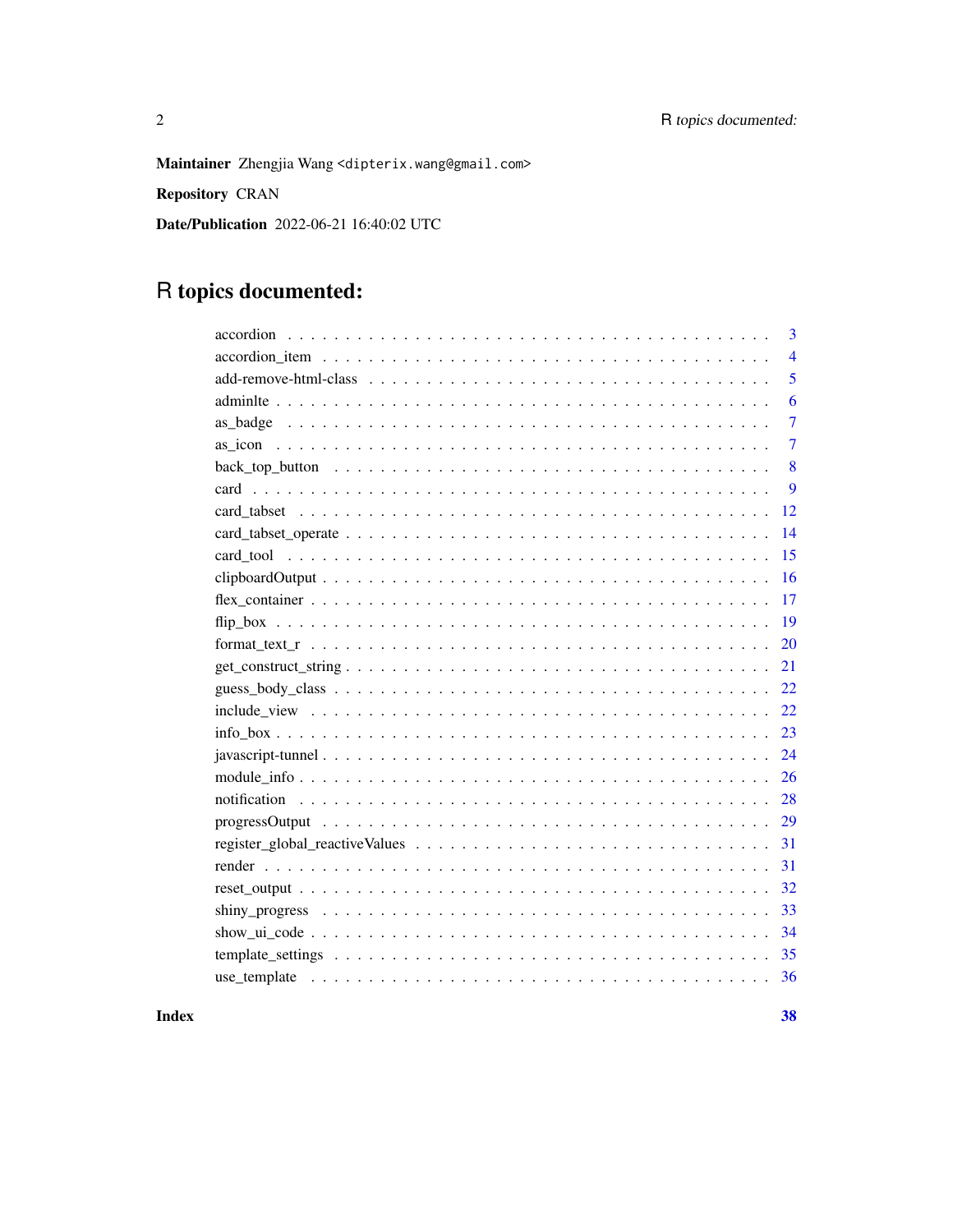<span id="page-2-1"></span><span id="page-2-0"></span>

## Description

Generates an 'accordion' tab-set that only one tab is expanded at a time. This feature is experimental and has bugs in some situations. Please use it at your own risk.

## Usage

```
accordion(
  ...,
  id = rand\_string(),
 class = NULL,
  style_header = NULL,
  style_body = NULL,
  env = parent.frame(),
 extras = list(),root_path = template_root()
\mathcal{E}
```
## Arguments

|              | 'accordion' items, generated by accordion_item                  |
|--------------|-----------------------------------------------------------------|
| id           | the element id, must be unique                                  |
| class        | the additional 'HTML' class                                     |
| style_header | additional 'CSS' styles for header                              |
| style_body   | additional 'CSS' styles for content body                        |
| env          | environment to evaluate                                         |
| extras       | key-value pairs that overrides the parameters in accordion_item |
| root_path    | see template_root                                               |

## Value

'shiny.tag.list' 'HTML' tags

## See Also

[accordion\\_item](#page-3-1)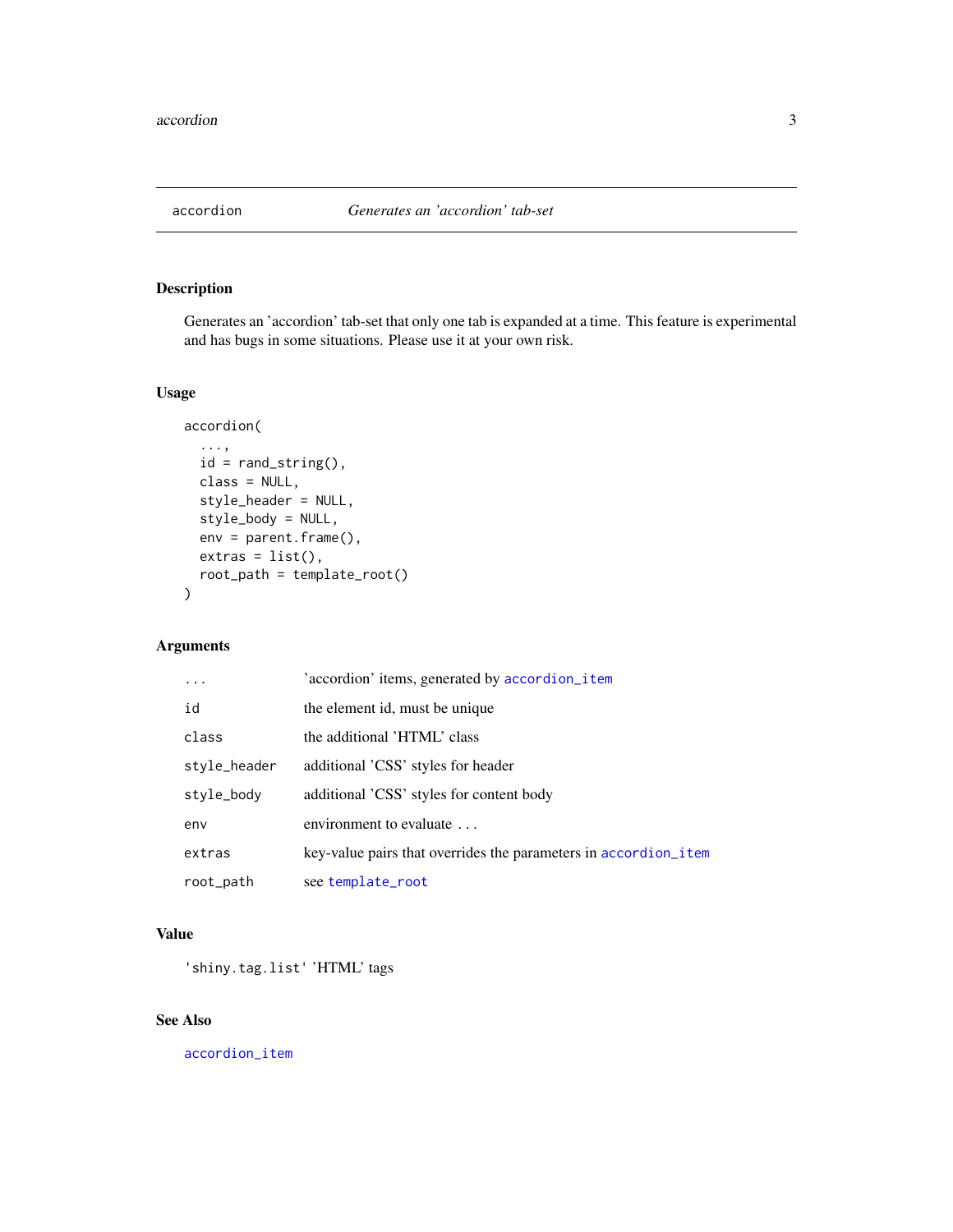## Examples

```
library(shiny)
library(shidashi)
accordion(
  id = "input-set",
  accordion_item(
   title = "Input Group A",
   textInput("input_1", "Input 1"),
   collapsed = FALSE,
   footer = "Anim pariatur cliche reprehenderit dolor brunch.",
   tools = list(
     as_badge("New|badge-danger")
      # card_tool(widget = "collapse")
   )
 ),
  accordion_item(
   title = "Input Group B",
   textInput("input_2", "Input 2"),
   footer = actionButton("btn1", "OK"),
   collapsed = FALSE,
    tools = list(
      card_tool(widget = "link",
                icon = shiny::icon("question-circle"),
                href = "#")
   )
 )
\mathcal{L}
```
<span id="page-3-1"></span>accordion\_item *'Accordion' items*

## Description

'Accordion' items

```
accordion_item(
  title,
  ...,
  footer = NULL,
  tools = NULL,
  class = ",
  collapsed = TRUE,
  parentId = rand\_string(),itemId = rand\_string(),
```
<span id="page-3-0"></span>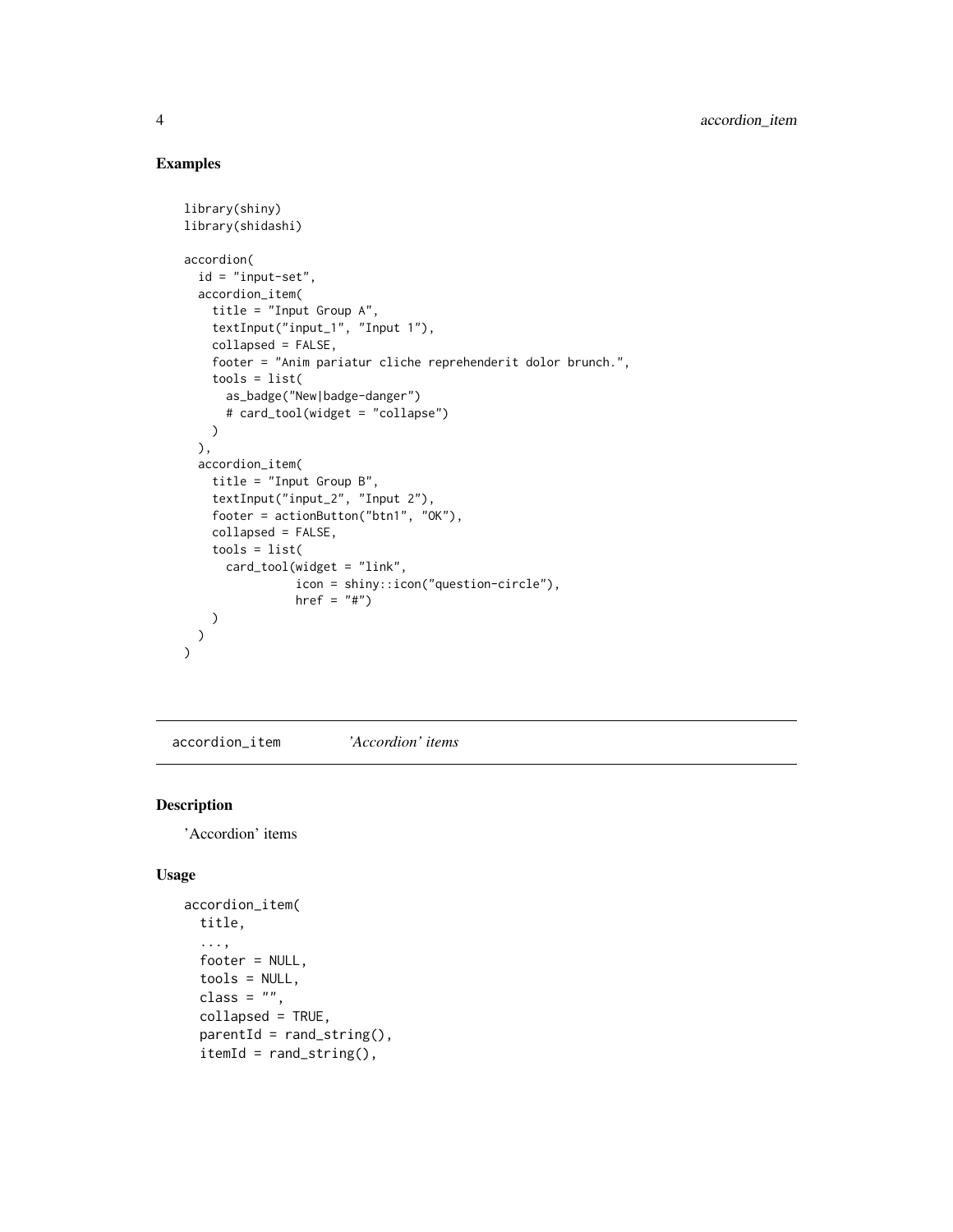```
style_header = NULL,
  style_body = NULL,
  root_path = template_root()
\mathcal{L}
```
## Arguments

| title                              | character title to show in the header                            |
|------------------------------------|------------------------------------------------------------------|
| $\cdots$                           | body content                                                     |
| footer                             | footer element, hidden if NULL                                   |
| tools                              | a list of badge or tool icons generated by card_tool or as_badge |
| class                              | the class of the item                                            |
| collapsed                          | whether collapsed at the beginning                               |
| parentId                           | parent accordion id                                              |
| itemId<br>style_header, style_body | the item id<br>'CSS' style of item header and body               |
| root_path                          | see template_root                                                |

## Value

'shiny.tag.list' 'HTML' tags

## See Also

[accordion](#page-2-1)

add-remove-html-class *Add or remove 'HTML' class from 'RAVE' application*

## Description

Only works in template framework provided by 'shidashi' package, see [use\\_template](#page-35-1)

## Usage

```
add_class(selector, class, session = shiny::getDefaultReactiveDomain())
```
remove\_class(selector, class, session = shiny::getDefaultReactiveDomain())

## Arguments

| selector | 'CSS' selector                                   |
|----------|--------------------------------------------------|
| class    | class to add or to remove from selected elements |
| session  | shiny session                                    |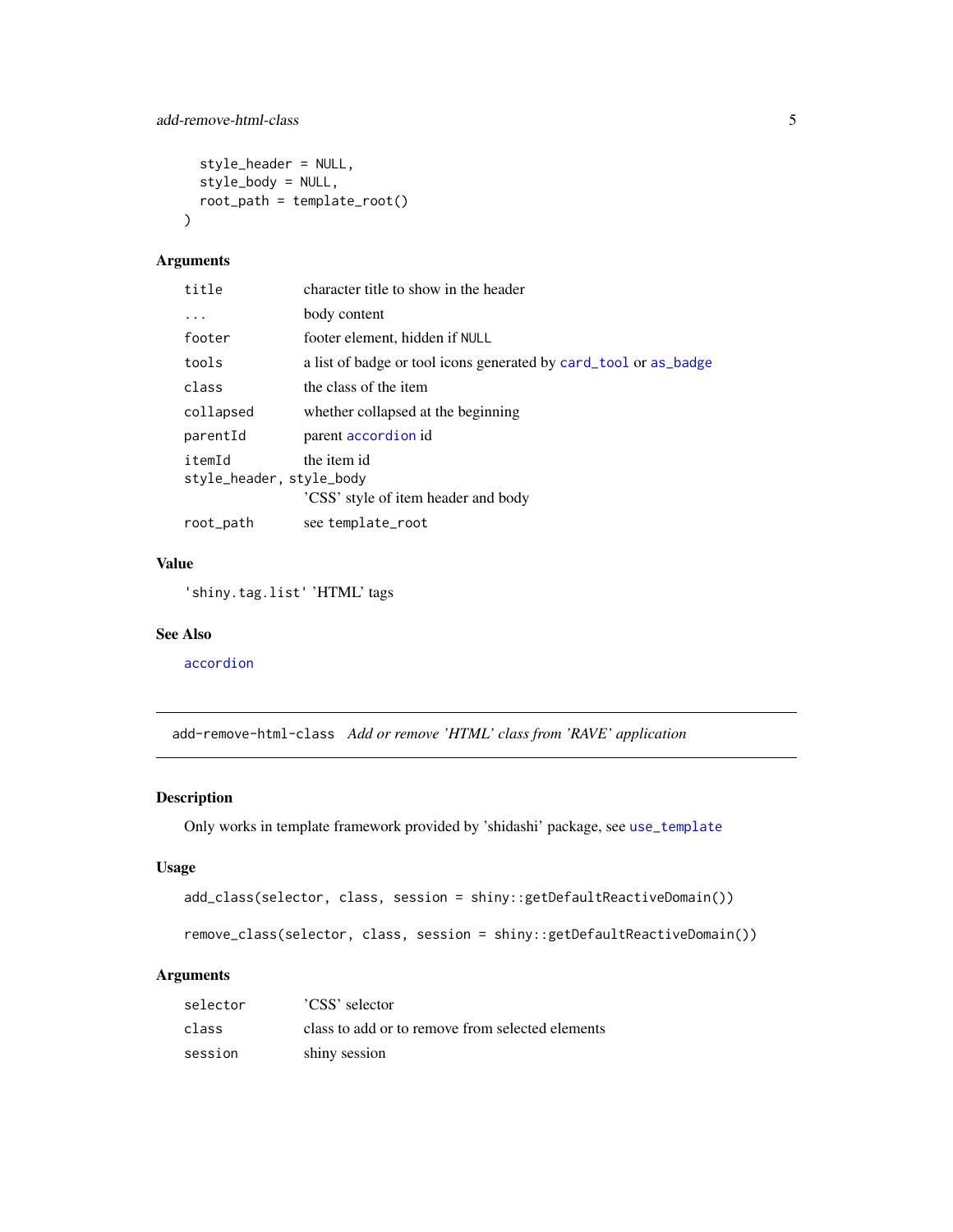## <span id="page-5-0"></span>Value

No value is returned

## Examples

```
server <- function(input, output, session){
 # Add class `hidden` to element with ID `elemid`
 add_class("#elemid", "hidden")
 # Remove class `hidden` from element with class `shiny-input-optional`
 remove_class(".shiny-input-optional", "hidden")
}
```
adminlte *Generates 'AdminLTE' theme-related 'HTML' tags*

## Description

These functions should be called in 'HTML' templates. Please see vignettes for details.

#### Usage

```
adminlte_ui(root_path = template_root())
adminlte_sidebar(
  root<sub>-path</sub> = template_root(),
  settings_file = "modules.yaml",
  shared_id = rand\_string(26)
```
#### $\mathcal{L}$

#### Arguments

| root_path | the root path of the website project; see template_settings                        |
|-----------|------------------------------------------------------------------------------------|
|           | settings file the settings file containing the module information                  |
| shared id | a shared identification by session to synchronize the inputs; assigned internally. |

## Value

'HTML' tags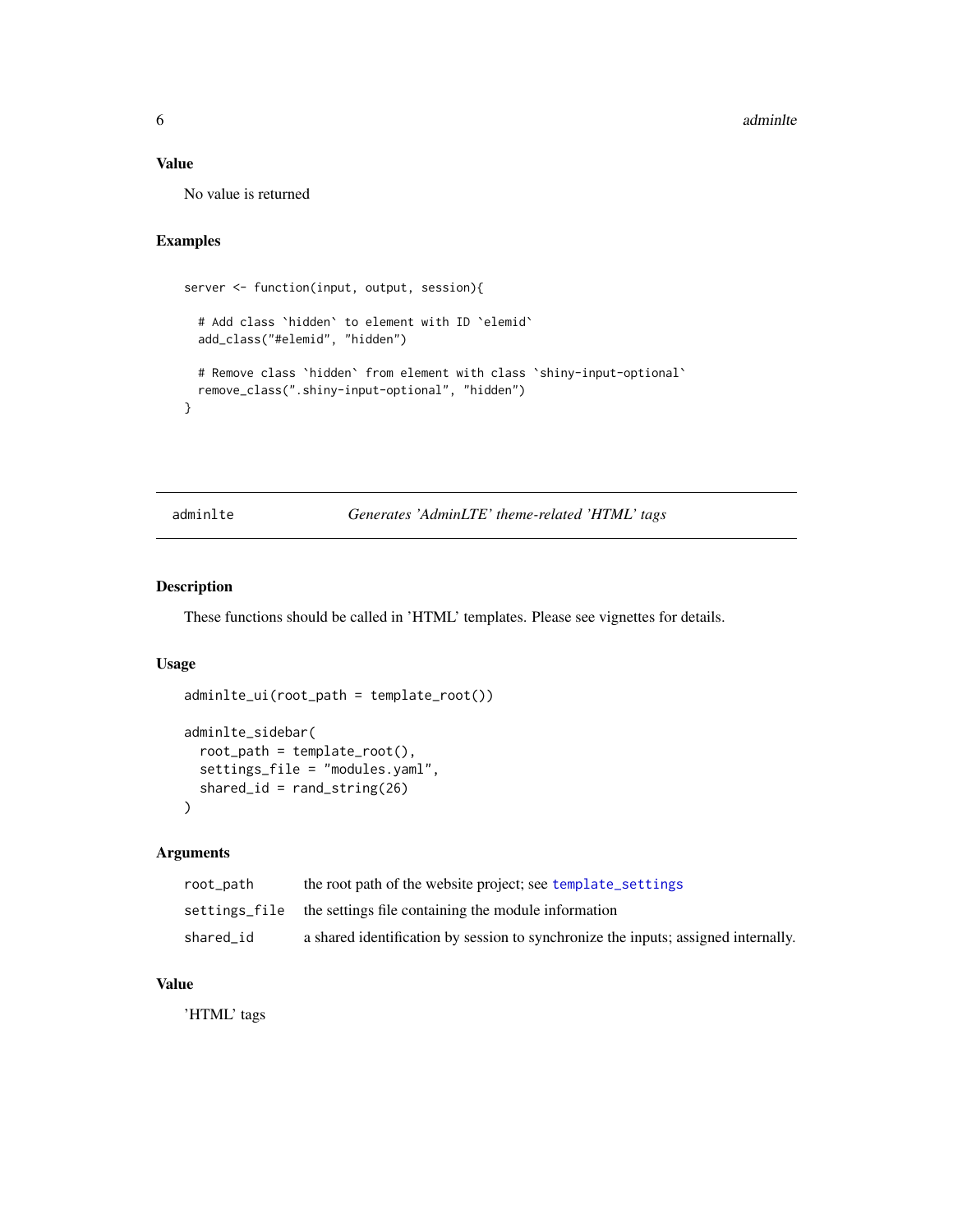<span id="page-6-1"></span><span id="page-6-0"></span>

## Description

Usually used along with [card](#page-8-1), [card2](#page-8-2), and [card\\_tabset](#page-11-1). See tools parameters in these functions accordingly.

## Usage

as\_badge(badge = NULL)

#### Arguments

badge characters, "shiny.tag" object or NULL

#### Details

When badge is NULL or empty, then as\_badge returns empty strings. When badge is a "shiny.tag" object, then 'HTML' class 'right' and 'badge' will be appended. When badge is a string, it should follow the syntax of "message|class". The text before "|" will be the badge message, and the text after the "|" becomes the class string.

## Value

'HTML' tags

#### Examples

```
# Basic usage
as_badge("New")
# Add class `bg-red` and `no-padding`
as_badge("New|bg-red no-padding")
```
<span id="page-6-2"></span>as\_icon *Convert characters, shiny icons into 'fontawesome' 4*

#### Description

Convert characters, shiny icons into 'fontawesome' 4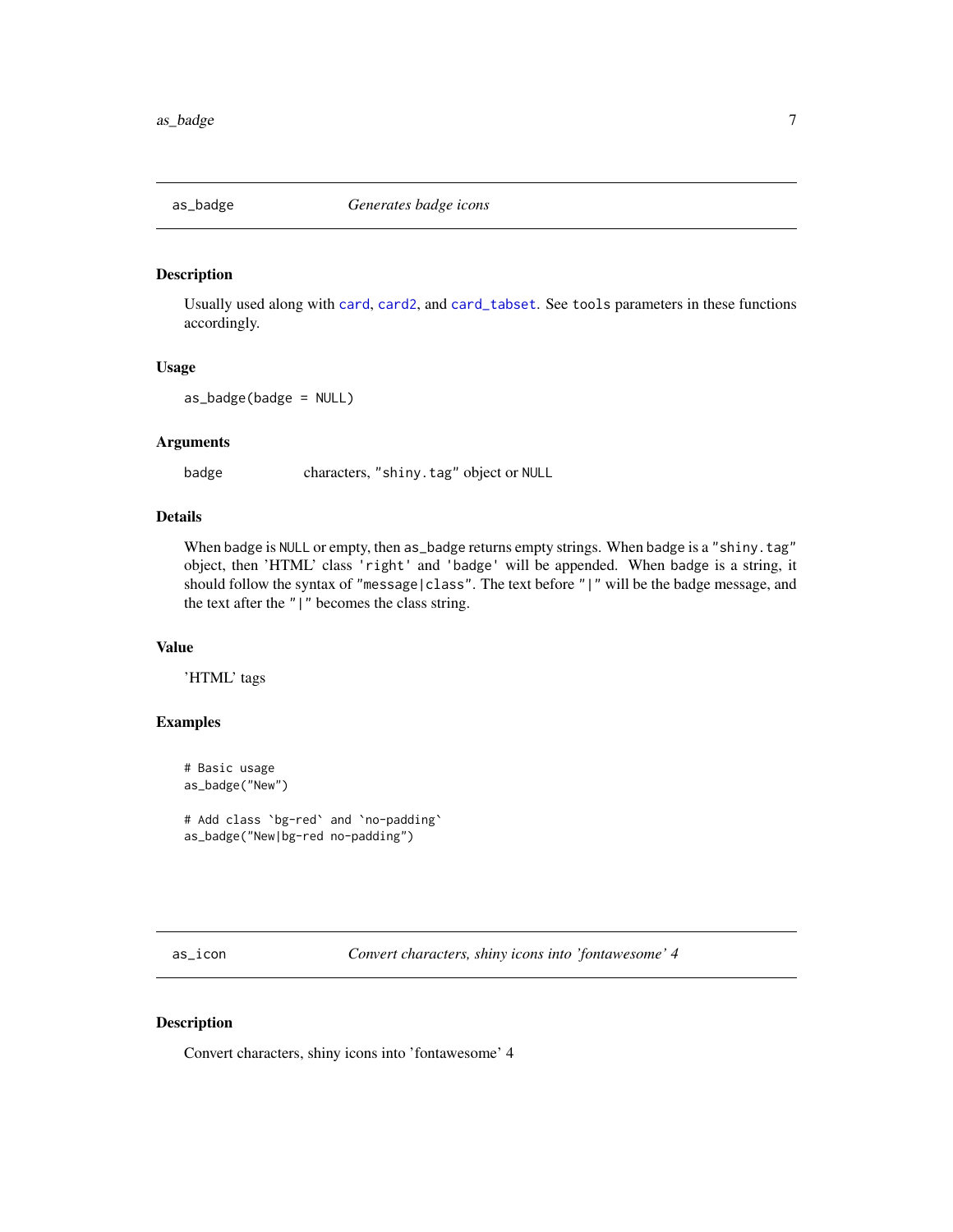## <span id="page-7-0"></span>Usage

as\_icon(icon = NULL, class = "fas")

## Arguments

| icon  | character or <b>icon</b>                                                                                                                                                                        |
|-------|-------------------------------------------------------------------------------------------------------------------------------------------------------------------------------------------------|
| class | icon class; change this when you are using 'fontawesome' professional ver-<br>sion. The choices are 'fa' (compatible), 'fas' (strong), 'far' (regular), 'fal'<br>(light), and 'fad' (duo-tone). |

## Value

'HTML' tag

## Examples

```
if(interactive()){
as_icon("bookmark", class = "far")
as_icon("bookmark", class = "fas")
# no icon
as_icon(NULL)
}
```
back\_top\_button *'HTML' code to generate small back-to-top button*

#### Description

This function is a template function that should be called in 'HTML' templates before closing the "</body>" tag.

## Usage

```
back_top_button(icon = "chevron-up", title = "Jump to")
```
## Arguments

| icon  | the icon for back-to-top button |
|-------|---------------------------------|
| title | the expanded menu title         |

## Value

'HTML' tags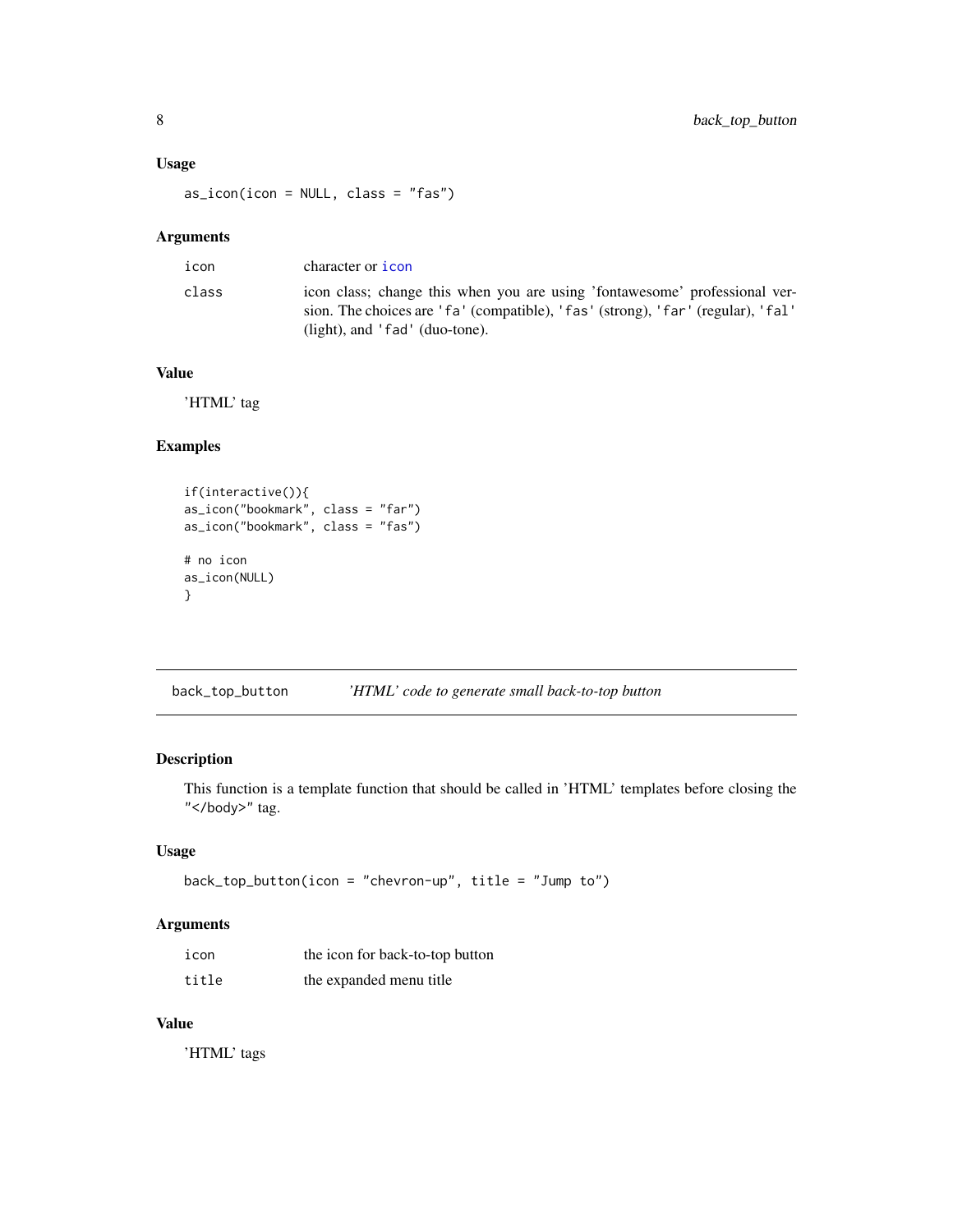#### <span id="page-8-0"></span>card 99 and 200 million and 200 million and 200 million and 200 million and 200 million and 200 million and 20

## Examples

```
back_top_button()
back_top_button("rocket")
```
## <span id="page-8-1"></span>card *Card-like 'HTML' element*

## <span id="page-8-2"></span>Description

Card-like 'HTML' element

```
card(
  title,
  ...,
  footer = NULL,
  tools = NULL,
  inputId = NULL,class = ",
  class_header = "",
  class_body = "",
  class\_foot = "",style_header = NULL,
  style_body = NULL,
  start_collapsed = FALSE,
  resizable = FALSE,
  root_path = template_root()
\mathcal{L}card2(
  title,
  body_main,
  body_side = NULL,
  footer = NULL,
  tools = NULL,
  inputId = NULL,class = ",
  class_header = ",
  class_body = "min-height-400",
  class_foot = ",
  style_header = NULL,
  style_body = NULL,
  start_collapsed = FALSE,
  root_path = template_root()
```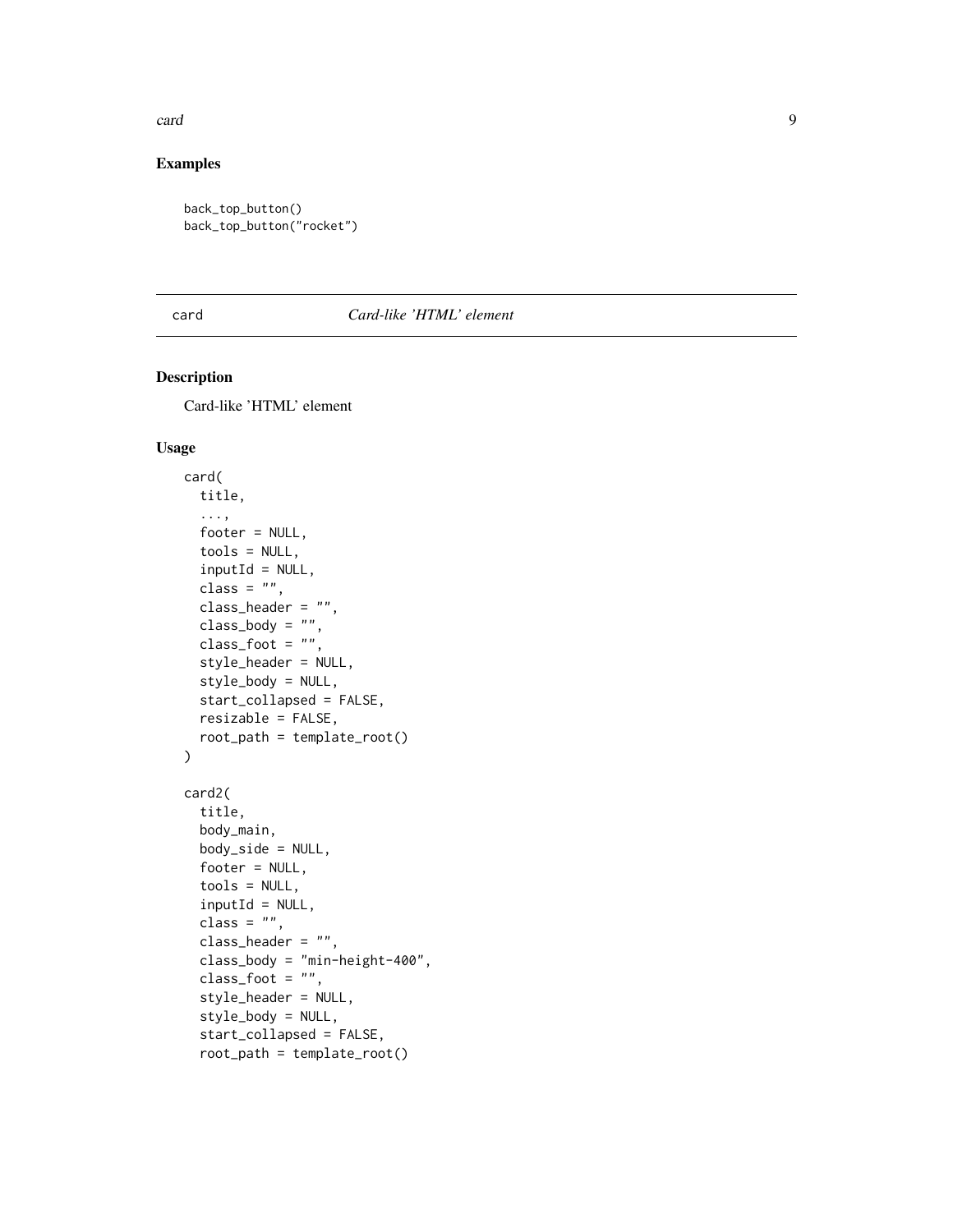```
\mathcal{L}card2_open(inputId, session = shiny::getDefaultReactiveDomain())
card2_close(inputId, session = shiny::getDefaultReactiveDomain())
card2_toggle(inputId, session = shiny::getDefaultReactiveDomain())
card_operate(
  inputId,
  title,
  method,
  session = shiny::getDefaultReactiveDomain()
```
## Arguments

)

| title                | the title of the card                                                                                                                                  |  |
|----------------------|--------------------------------------------------------------------------------------------------------------------------------------------------------|--|
| .                    | the body content of the card                                                                                                                           |  |
| footer               | the footer of the card; will be hidden if footer=NULL                                                                                                  |  |
| tools                | a list of tools or badges to be displayed at top-right corner, generated by as_badge<br>or card_tool                                                   |  |
| inputId              | the id of the card                                                                                                                                     |  |
| class                | the 'HTML' class of the entire card                                                                                                                    |  |
| class_header         | the the 'HTML' class of the card header                                                                                                                |  |
| class_body           | the the 'HTML' class of the card body                                                                                                                  |  |
| class_foot           | the the 'HTML' class of the card footer                                                                                                                |  |
| style_header         | 'CSS' style of the header                                                                                                                              |  |
| style_body           | 'CSS' style of the body                                                                                                                                |  |
| start_collapsed      |                                                                                                                                                        |  |
|                      | whether the card starts as collapsed                                                                                                                   |  |
| resizable            | whether the card body can be resized vertically; notice that if true, then the<br>default padding for body will be zero                                |  |
| root_path            | see template_root                                                                                                                                      |  |
| body_main, body_side |                                                                                                                                                        |  |
|                      | used by card2, the body content of the front and back sides of the card                                                                                |  |
| session              | shiny session domain                                                                                                                                   |  |
| method               | action to expand, minimize, or remove the cards; choices are "collapse",<br>"expand", "remove", "toggle", "maximize", "minimize", and "toggleMaximize" |  |

#### Value

'HTML' tags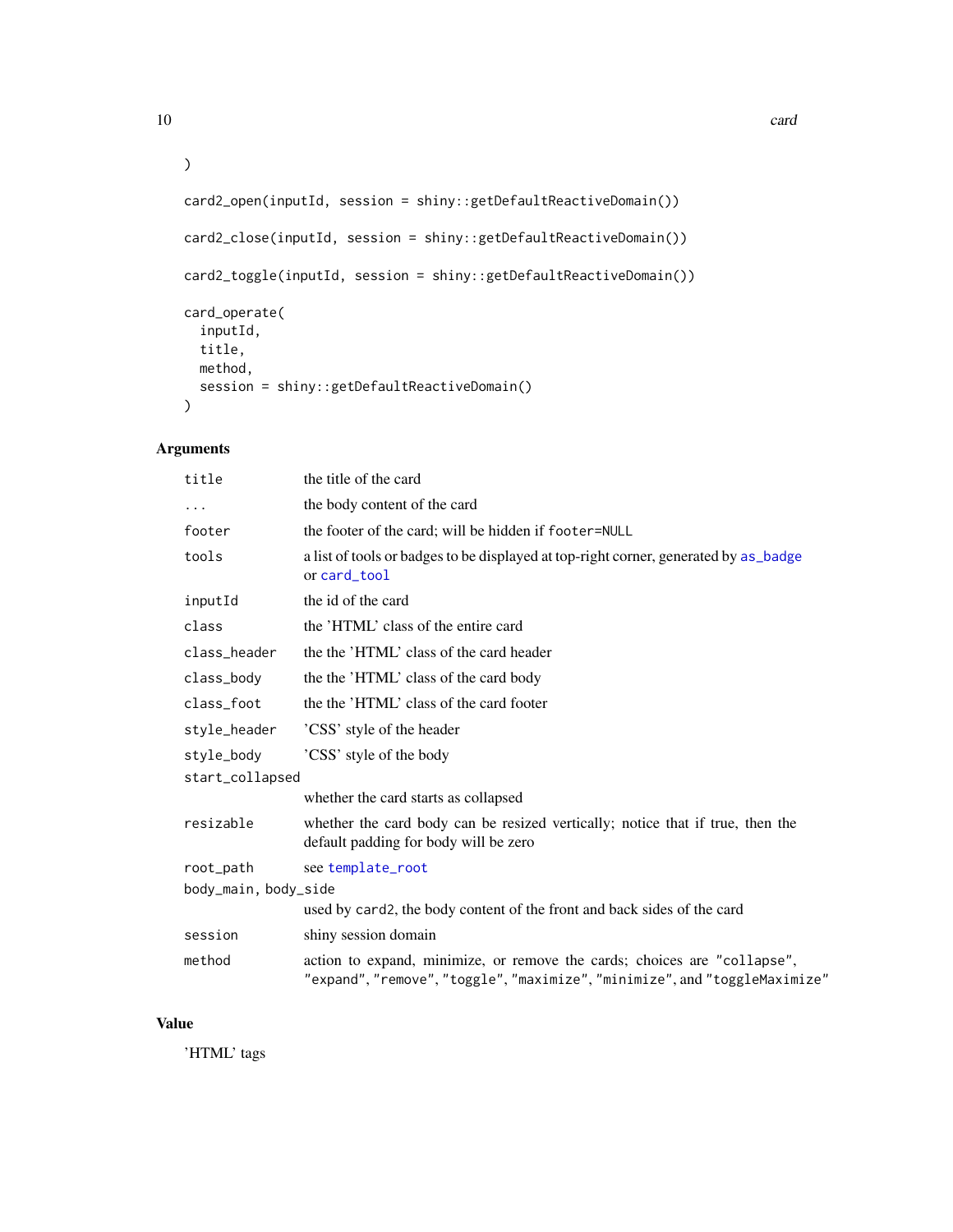#### card 11 and 200 method in the case of the case of the case of the case of the case of the case of the case of the case of the case of the case of the case of the case of the case of the case of the case of the case of the

#### Examples

```
library(shiny)
library(shidashi)
# Used for example only
ns < Isession <- MockShinySession$new()
# -------------- Basic usage -------------
card(
  title = "Badges", div(
    class = "padding-20",
   p(
      "Add badges to the top-right corder. ",
      "Use \Upsilon"|\Upsilon" to indicate the badge classes; ",
      "for example: \"badge-info\", \"badge-warning\"..."
   ),
   hr(), p(
      "Use `resizable = TRUE` to make card resizable."
   )
  ),
  tools = list(
   as_badge("New|badge-info"),
   as_badge("3|badge-warning")
  ),
  class_body = "height-300",
  resizable = TRUE
\lambda# ---------------- With tools -----------------
card(
  title = "Default Tools",
  plotOutput(
   ns("card_defaulttool_plot"),
   height = "100%"
  ),
  tools = list(
   card_tool(
     widget = "link",
     href = "https://github.com/dipterix"
   ),
   card_tool(widget = "collapse"),
   card_tool(widget = "maximize")
  ),
  class_body = "height-300",
  resizable = TRUE
)
# -------------- Card2 example --------------
card2(
 title = "Card2 Example", body_main =
   plotOutput(
```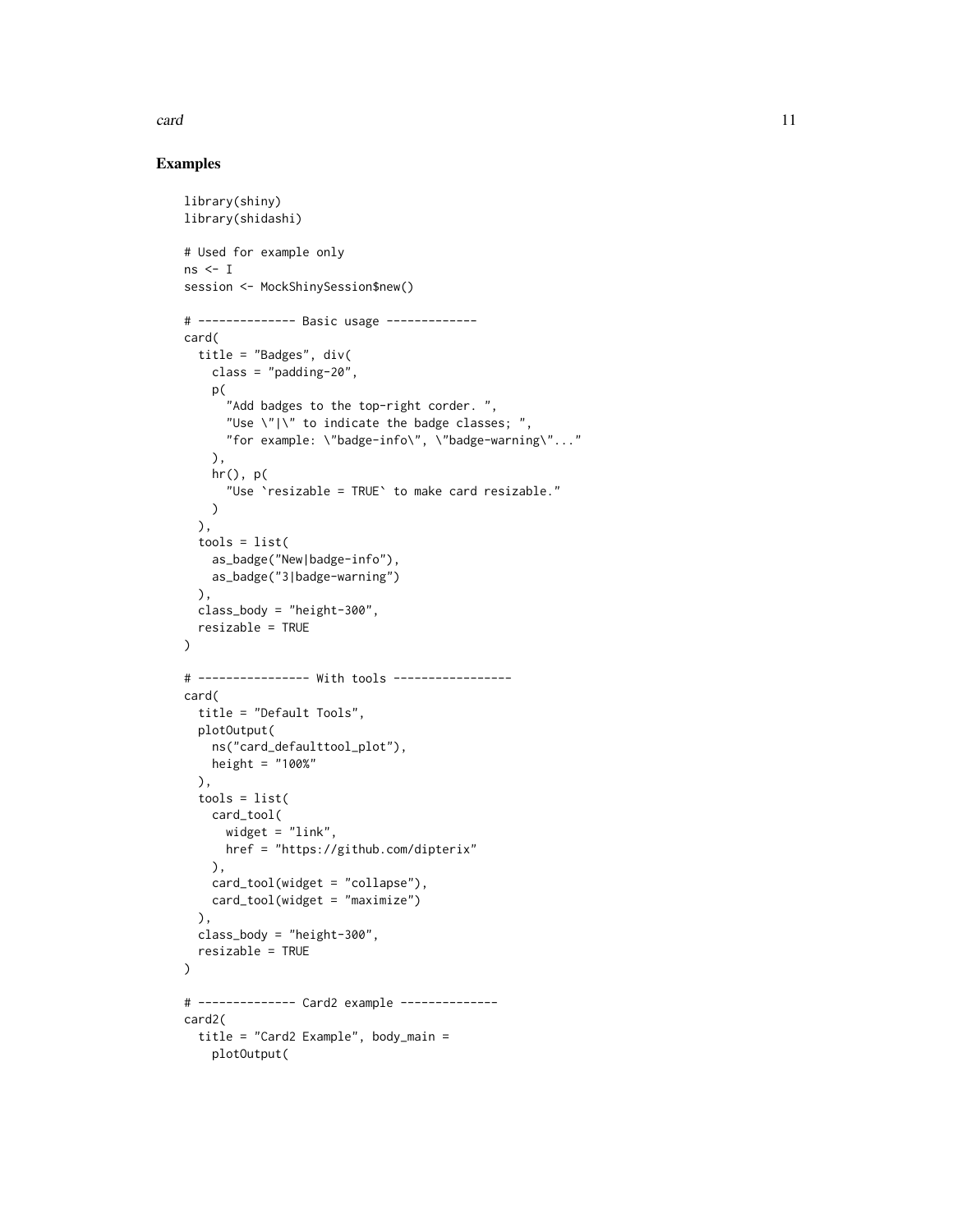```
outputId = ns("card2_plot"),
   height = "100%"
 ),
 body_side = fluidRow(
   column(
      6L, textInput(
       ns("card2_plot_title"),
       "Plot title"
     \lambda),
   column(
      6L, sliderInput(
       ns("card2_plot_npts"),
       "# of points", min = 1, max = 100,
       value = 10, step = 1, round = TRUE
     )
   )
 ),
 tools = list(
   card_tool(widget = "link",
             href = "https://github.com/dipterix"),
   card_tool(widget = "collapse"),
   card_tool(widget = "maximize")
 ),
 class_body = "height-300"
)
```
<span id="page-11-1"></span>card\_tabset *Generates a set of card panels*

#### Description

To insert, remove, or active card panels, see [card\\_tabset\\_operate](#page-13-1).

```
card_tabset(
  ...,
  inputId = rand\_string(),
 title = NULL,
 names = NULL,
 active = NULL,tools = NULL,
  footer = NULL,
 class = ",
 class_header = ",
 class_body = ",
  class_foot = ")
```
<span id="page-11-0"></span>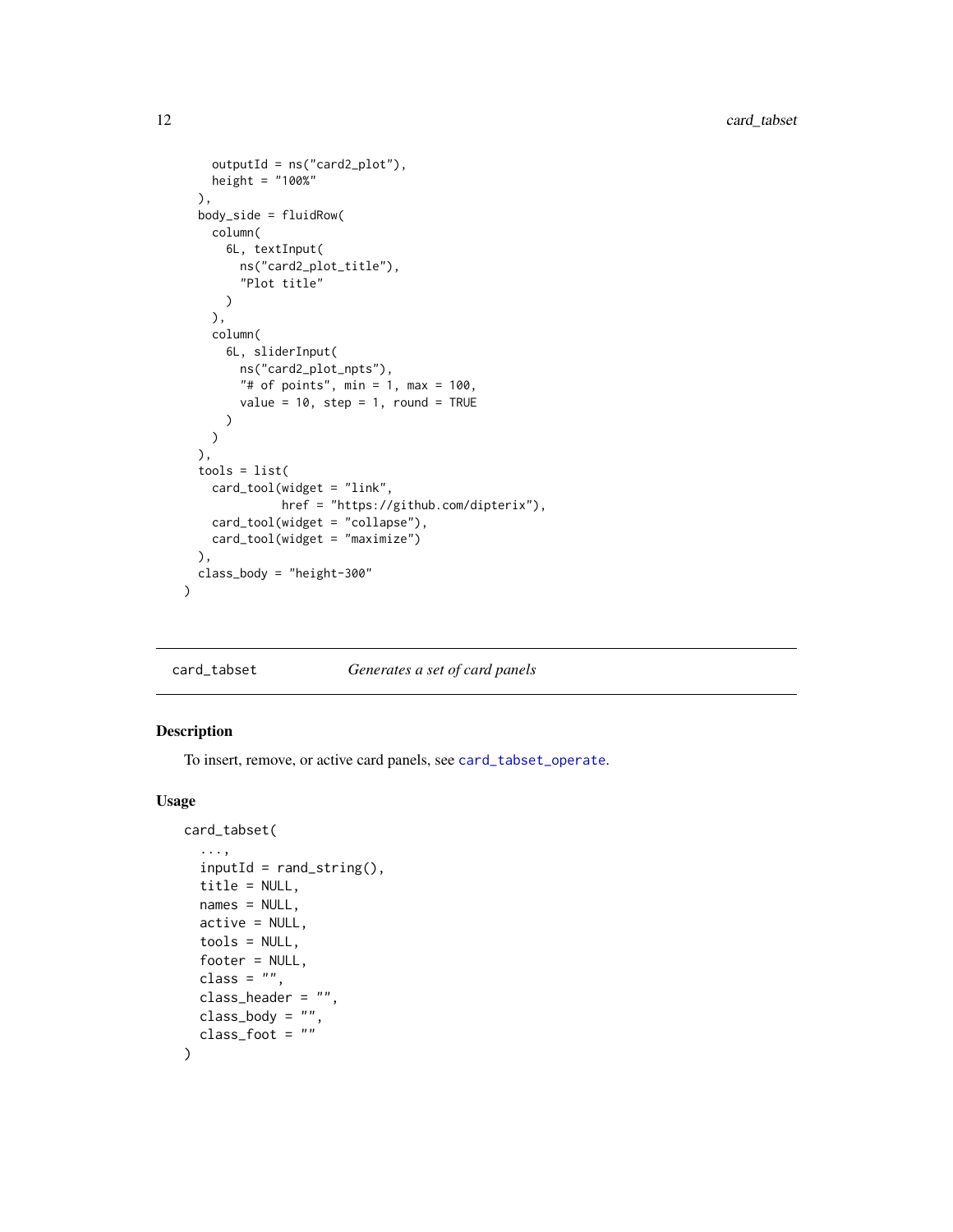## <span id="page-12-0"></span>card\_tabset 13

#### Arguments

| $\ddots$ . | 'HTML' tags; each tag will be placed into a card                         |
|------------|--------------------------------------------------------------------------|
| inputId    | the id of the card-set                                                   |
| title      | the title of the card-set                                                |
| names      | title of the tabs                                                        |
| active     | the title that will be active on load                                    |
| tools      | a list of tools or badges generated by card_tool or as_badge             |
| footer     | the footer element of the card-set                                       |
| class      | the 'HTML' class the of card-set                                         |
|            | class_header, class_body, class_foot                                     |
|            | additional 'HTML' class the of card header, body, and footer accordingly |

## Value

'HTML' tags

library(shiny)

## See Also

[card\\_tabset\\_operate](#page-13-1)

## Examples

```
library(shidashi)
# Fake session to operate on card_tabset without shiny
session <- MockShinySession$new()
card_tabset(
  inputId = "card_set",
  title = "Cardset with Tools",
  'Tab 1' = p("Tab content 1"),class_body = "height-500",
  tools = list(
    as_badge(
      "New|badge-success"
    ),
    card_tool(
      widget = "collapse"
    ),
    card_tool(
      widget = "maximize"
    )
 )
\overline{\phantom{a}}card_tabset_insert(
  inputId = "card_set",
```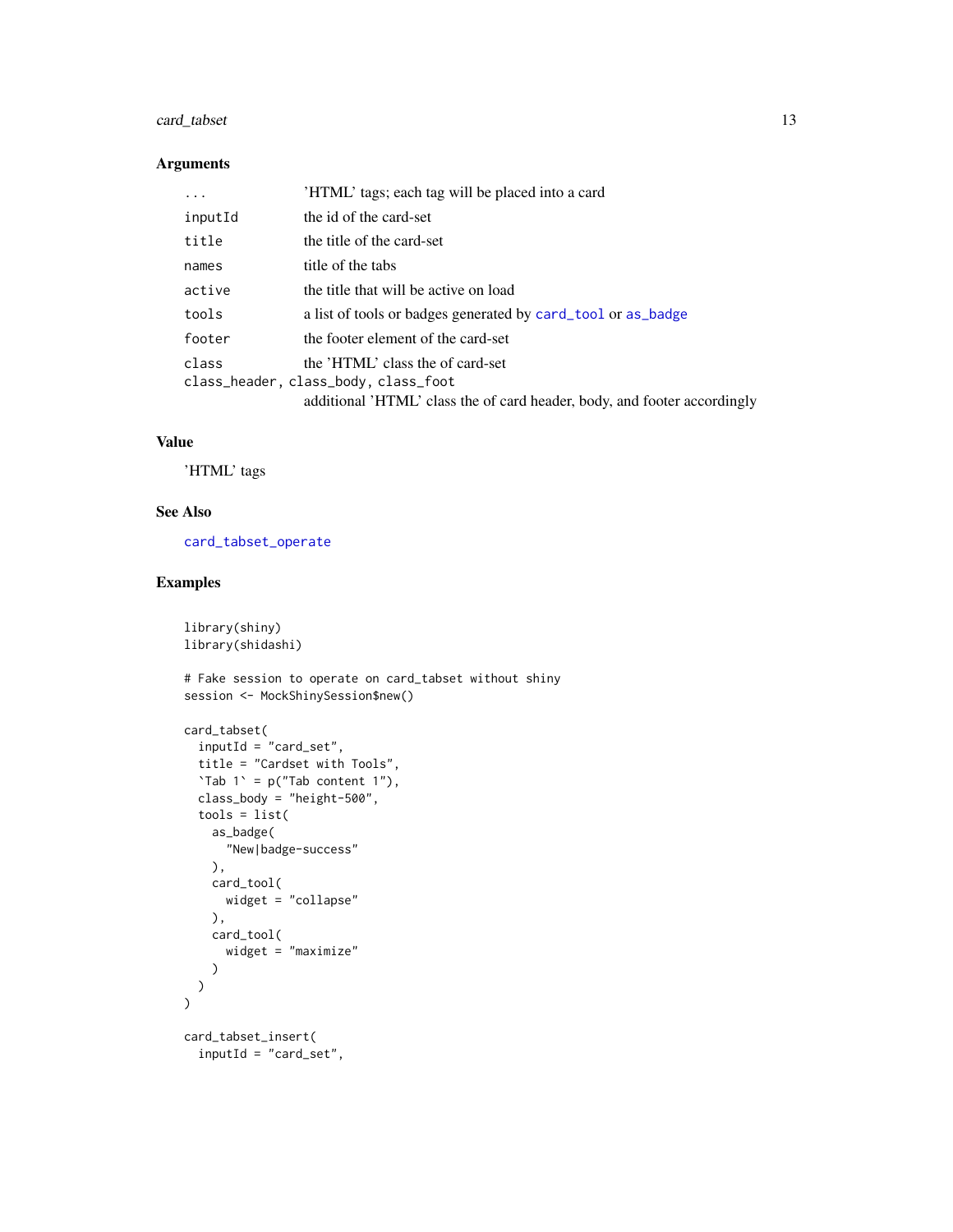```
title = "Tab 2",p("New content"),
  session = session
\mathcal{L}card_tabset_activate(
  inputId = "card_set",
  title = "Tab 1",session = session
\lambdacard_tabset_remove(
  inputId = "card_set",
  title = "Tab 2",
  session = session
\mathcal{L}
```
<span id="page-13-1"></span>card\_tabset\_operate *Add, active, or remove a card within* [card\\_tabset](#page-11-1)

## Description

Add, active, or remove a card within [card\\_tabset](#page-11-1)

```
card_tabset_insert(
  inputId,
  title,
  ...,
  active = TRUE,notify_on_failure = TRUE,
  session = shiny::getDefaultReactiveDomain()
\mathcal{E}card_tabset_remove(
  inputId,
  title,
  notify_on_failure = TRUE,
  session = shiny::getDefaultReactiveDomain()
\mathcal{L}card_tabset_activate(
  inputId,
  title,
  notify_on_failure = TRUE,
```
<span id="page-13-0"></span>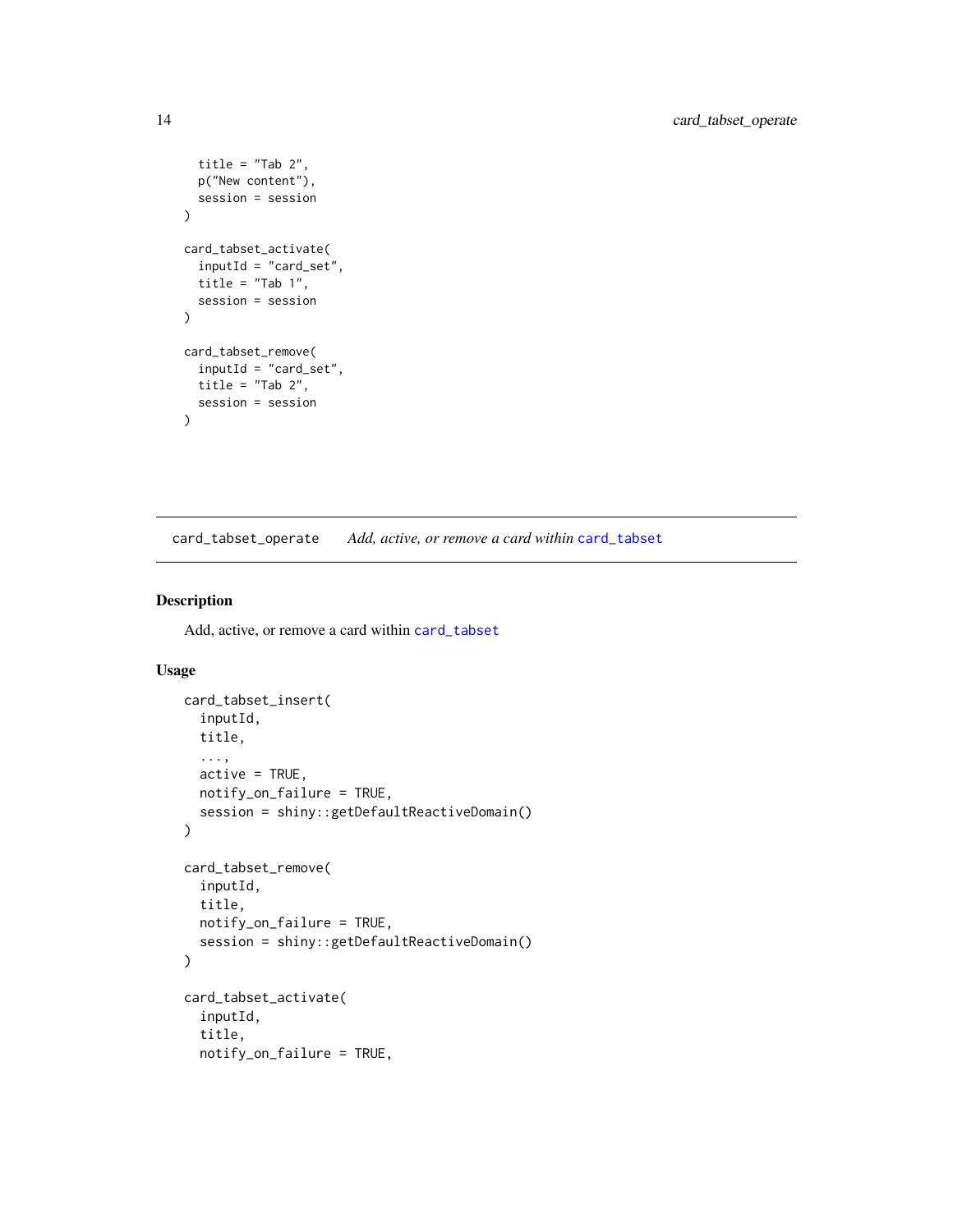#### <span id="page-14-0"></span>card\_tool 15

```
session = shiny::getDefaultReactiveDomain()
\lambda
```
#### Arguments

| inputId           | the element id of card_tabset                           |
|-------------------|---------------------------------------------------------|
| title             | the title of the card to insert, activate, or to remove |
|                   | the content of the card                                 |
| active            | whether to set the card to be active once added         |
| notify_on_failure |                                                         |
|                   | whether to show notifications on failure                |
| session           | shiny session domain                                    |

#### Value

These functions execute session\$sendCustomMessage and return whatever value generated by that function; usually nothing.

## See Also

[card\\_tabset](#page-11-1)

## <span id="page-14-1"></span>card\_tool *Generates small icon widgets*

## Description

The icons cane be displayed at header line within [accordion](#page-2-1), [card](#page-8-1), [card2](#page-8-2), [card\\_tabset](#page-11-1). See their examples.

```
card_tool(
  inputId = NULL,title = NULL,
 widget = c("maximize", "collapse", "remove", "flip", "refresh", "link", "custom"),
  icon,
  class = ".
  href = "#",
  target = "_blank",start_collapsed = FALSE,
  ...
\mathcal{E}
```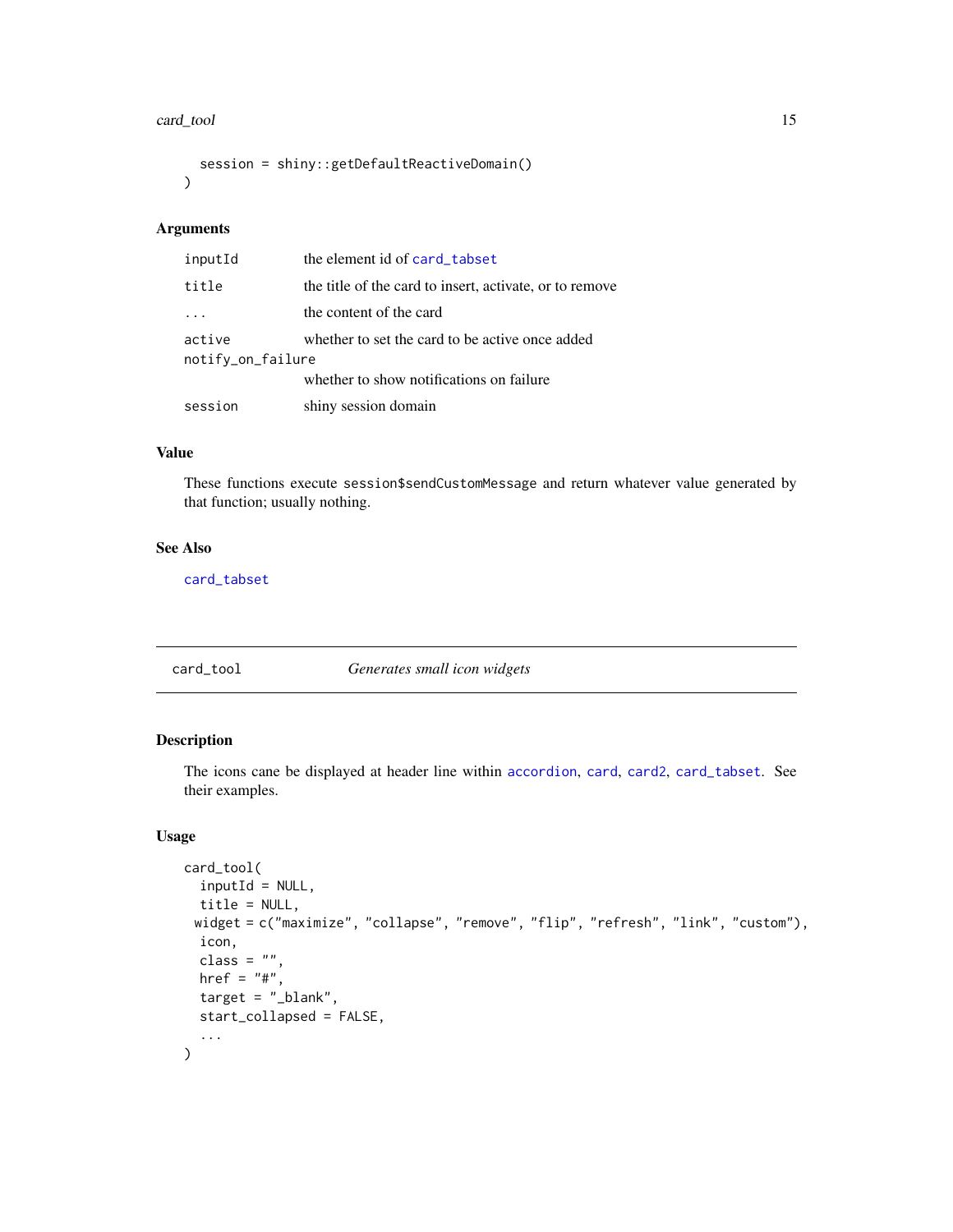## <span id="page-15-0"></span>Arguments

| inputId         | the button id, only necessary when widget is "custom"                                                                         |  |
|-----------------|-------------------------------------------------------------------------------------------------------------------------------|--|
| title           | the tip message to show when the mouse cursor hovers on the icon                                                              |  |
| widget          | the icon widget type; choices are "maximize", "collapse", "remove", "flip",<br>"refresh", "link", and "custom"; see 'Details' |  |
| icon            | icon to use if you are unsatisfied with the default ones                                                                      |  |
| class           | additional class for the tool icons                                                                                           |  |
| href, target    | used when widget is "link", will open an external website; default is open a<br>new tab                                       |  |
| start_collapsed |                                                                                                                               |  |
|                 | used when widget is "collapse", whether the card should start collapsed                                                       |  |
| $\cdots$        | passed to the tag as attributes                                                                                               |  |

#### Details

There are 7 widget types:

"maximize" allow the elements to maximize themselves to full-screen

"collapse" allow the elements to collapse

"remove" remove a [card](#page-8-1) or [card2](#page-8-2)

"flip" used together with [flip\\_box](#page-18-1), to allow card body to flip over

"refresh" refresh all shiny outputs

"link" open a hyper-link pointing to external websites

"custom" turn the icon into a actionButton. in this case, inputId must be specified.

## Value

'HTML' tags to be included in tools parameter in [accordion](#page-2-1), [card](#page-8-1), [card2](#page-8-2), [card\\_tabset](#page-11-1)

clipboardOutput *Generates outputs that can be written to clipboards with one click*

## Description

Generates outputs that can be written to clipboards with one click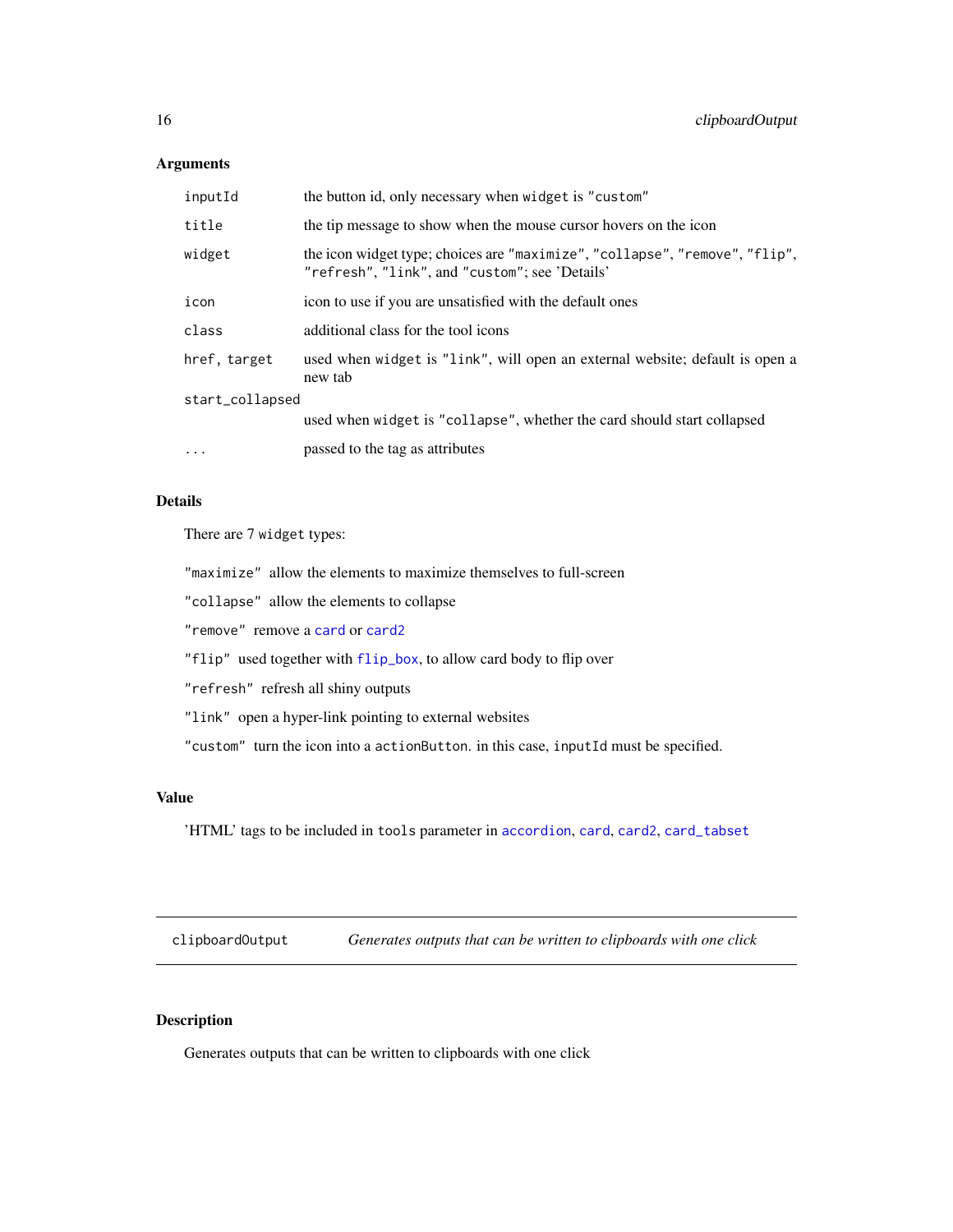## <span id="page-16-0"></span>flex\_container 17

## Usage

```
clipboardOutput(
  outputId = rand\_string(),
 message = "Copy to clipboard",
 clip_text = ",
 class = NULL,
  as_card_tool = FALSE
)
renderClipboard(
  expr,
 env = parent.frame(),
 quoted = FALSE,outputArgs = list()
\mathcal{E}
```
## Arguments

| outputId     | the output id                                              |
|--------------|------------------------------------------------------------|
| message      | tool tip to show when mouse hovers on the element          |
| clip_text    | the initial text to copy to clipboards                     |
| class        | 'HTML' class of the element                                |
| as_card_tool | whether to make the output as card_tool                    |
| expr         | expression to evaluate; the results will replace clip_text |
| env          | environment to evaluate expr                               |
| quoted       | whether expr is quoted                                     |
| outputArgs   | used to replace default arguments of clipboard Output      |

## Value

'HTML' elements that can write to clip-board once users click on them.

## Examples

clipboardOutput(clip\_text = "Hey there")

flex\_container *Generate 'HTML' tags with 'flex' layout*

## Description

Generate 'HTML' tags with 'flex' layout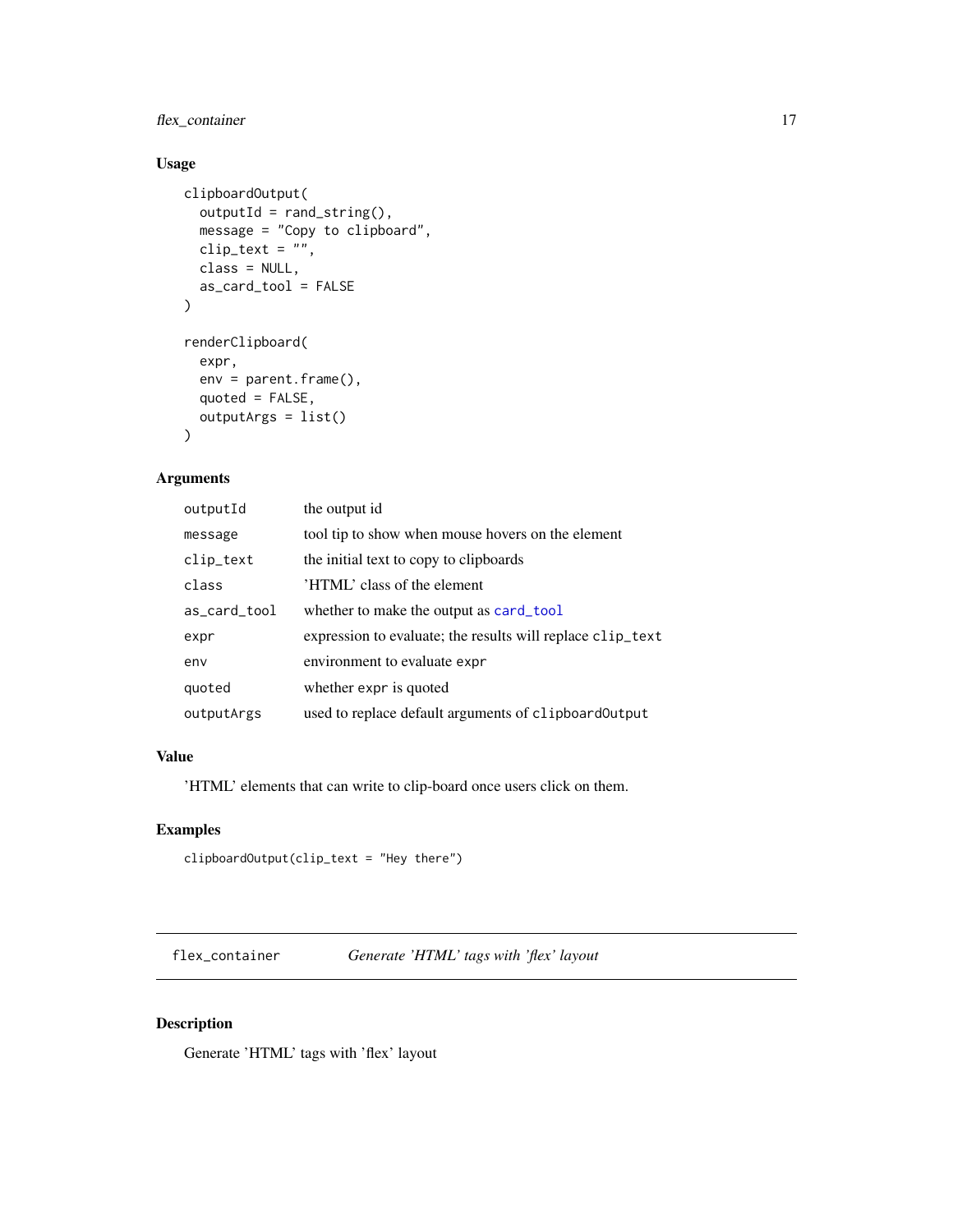## Usage

```
flex_container(
  ...,
  style = NULL,
  direction = c("row", "column"),
 wrap = c("wrap", "nowrap", "wrap-reverse"),justify = c("flex-start", "center", "flex-end", "space-around", "space-between"),
  align_box = c("stretch", "flex-start", "center", "flex-end", "baseline"),
  align_content = c("stretch", "flex-start", "flex-end", "space-between",
    "space-around", "center")
\mathcal{L}flex_item(
  ...,
  size = 1,
  style = NULL,
  order = NULL,
  flex = as.character(size),
  align = c("flex-start", "flex-end", "center"),
 class = NULL,
  .class = "fill-width padding-5"
\mathcal{L}
```

```
flex_break(..., class = NULL)
```
## Arguments

| $\cdots$           | for flex_container, it's elements of flex_item; for flex_item,  are shiny<br>'HTML' tags |
|--------------------|------------------------------------------------------------------------------------------|
| style              | the additional 'CSS' style for containers or inner items                                 |
|                    | direction, wrap, justify, align_box, align_content                                       |
|                    | 'CSS' styles for 'flex' containers                                                       |
| size               | numerical relative size of the item; will be ignored if flex is provided                 |
| order, align, flex |                                                                                          |
|                    | CSS' styles for 'flex' items                                                             |
|                    | class, class class to add to the elements                                                |
|                    |                                                                                          |

#### Value

'HTML' tags

## Examples

```
x <- flex_container(
  style = "position:absolute;height:100vh;top:0;left:0;width:100%",
  flex_item(style = 'background-color:black;'),
  flex_item(style = 'background-color:red;')
```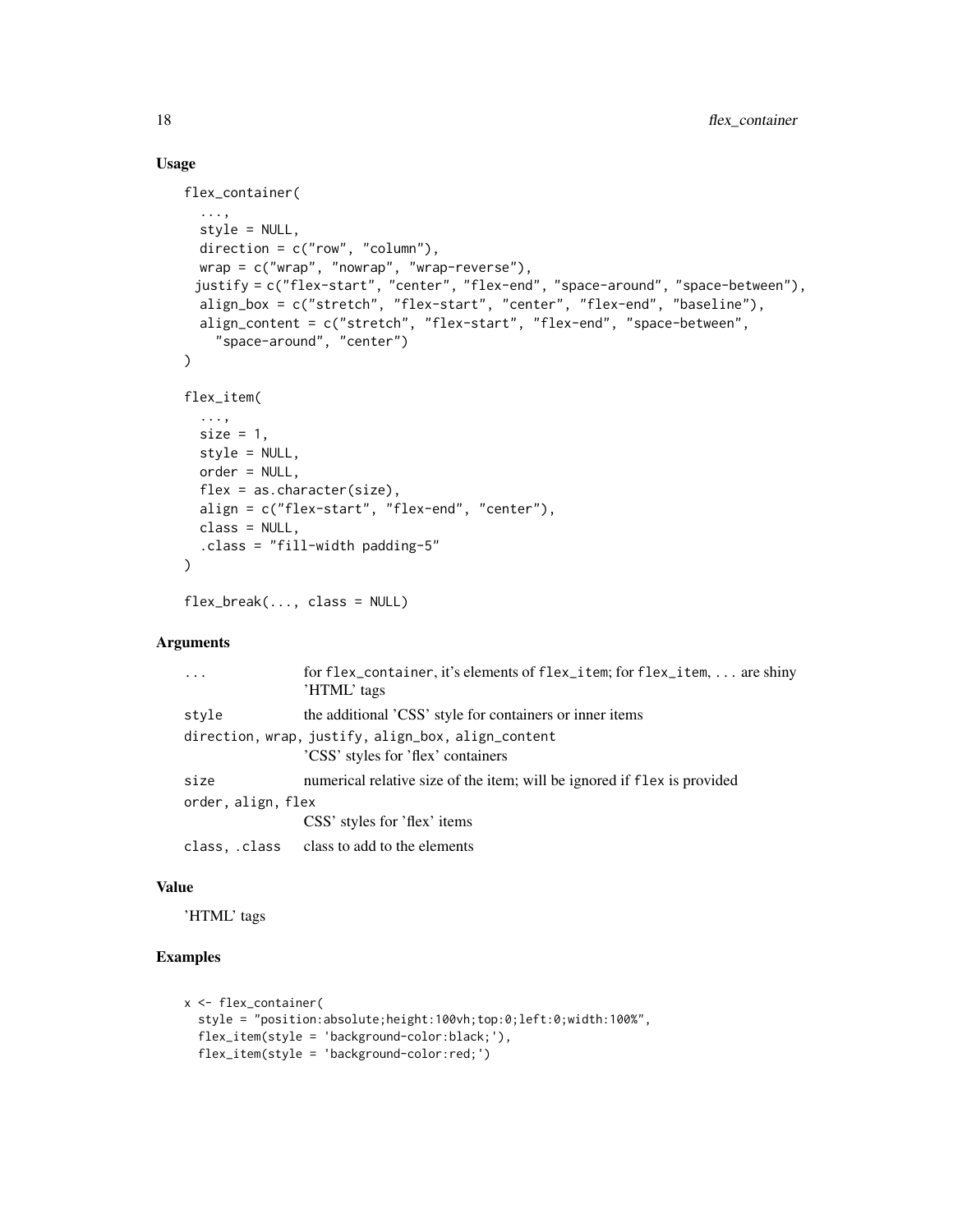#### <span id="page-18-0"></span>flip\_box 19

```
)
# You can view it via `htmltools::html_print(x)`
```
## <span id="page-18-1"></span>flip\_box *An 'HTML' container that can flip*

## Description

An 'HTML' container that can flip

## Usage

```
flip_box(
  front,
 back,
  active_on = c("click", "click-front", "manual"),
  inputId = NULL,class = NULL
)
```
flip(inputId, session = shiny::getDefaultReactiveDomain())

## Arguments

| front     | 'HTML' elements to show in the front                                                                                                                                                                                                               |
|-----------|----------------------------------------------------------------------------------------------------------------------------------------------------------------------------------------------------------------------------------------------------|
| back      | 'HTML' elements to show when the box is flipped                                                                                                                                                                                                    |
| active_on | the condition when a box should be flipped; choices are 'click': flip when<br>double-click on both sides; 'click-front': only flip when the front face is<br>double-clicked; 'manual': manually flip in R code (see {flip(inputId)} func-<br>tion) |
| inputId   | element 'HTML' id; must be specified if active_on is not 'click'                                                                                                                                                                                   |
| class     | 'HTML' class                                                                                                                                                                                                                                       |
| session   | shiny session; default is current active domain                                                                                                                                                                                                    |

## Value

flip\_box returns 'HTML' tags; flip should be called from shiny session, and returns nothing

## Examples

# More examples are available in demo

library(shiny) library(shidashi)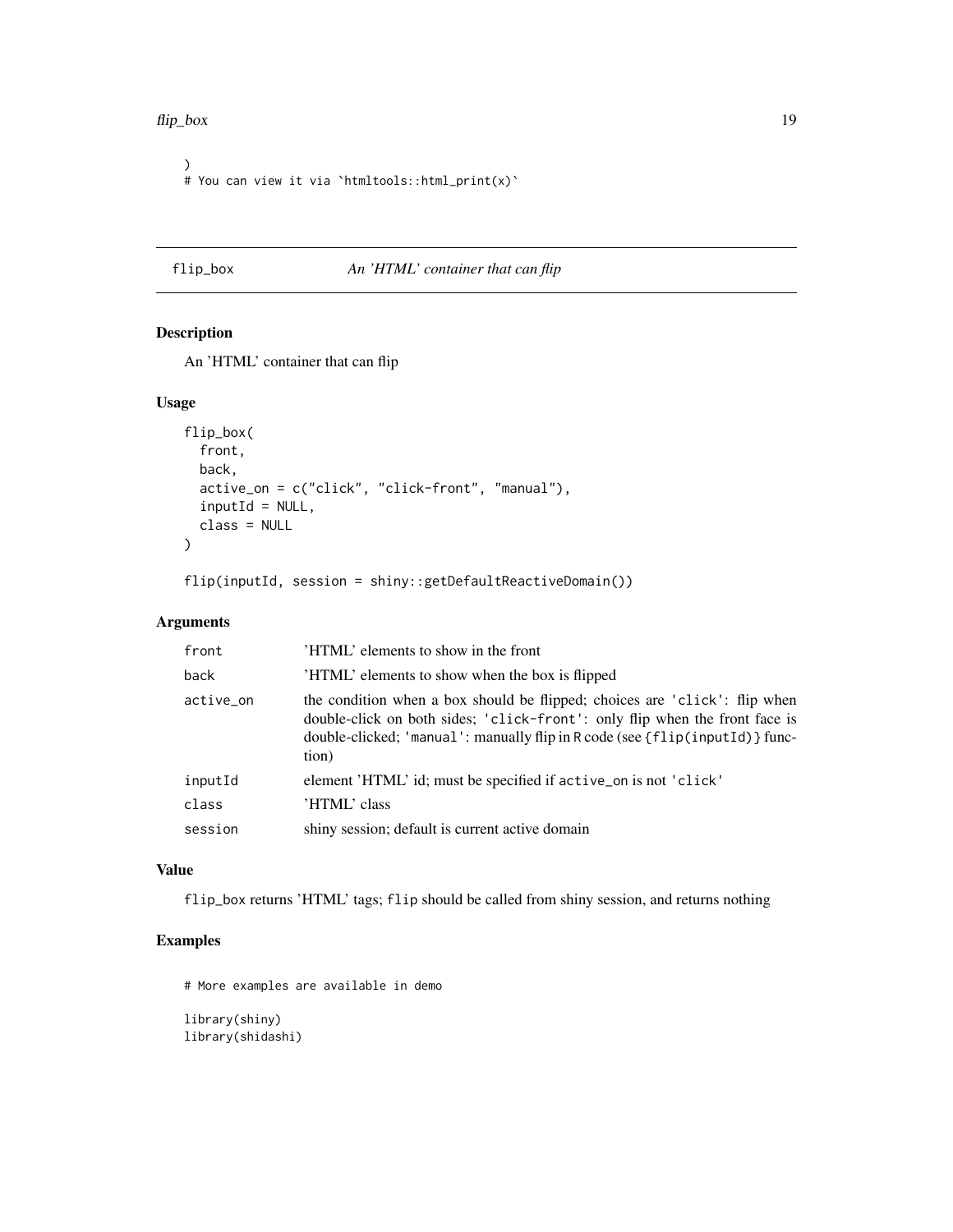```
session <- MockShinySession$new()
flip_box(front = info_box("Side A"),
        back = info_box("Side B"),
        inputId = 'flip_box1')
flip('flip_box1', session = session)
```
<span id="page-19-1"></span>format\_text\_r *Get re-formatted* R *expressions in characters*

## <span id="page-19-2"></span>Description

Get re-formatted R expressions in characters

```
format_text_r(
  expr,
  quoted = FALSE,reformat = TRUE,width.cutoff = 80L,
  indent = 2,
 wrap = TRUE,args.newline = TRUE,
 blank = FALSE,
  ...
)
html_highlight_code(
  expr,
  class = NULL,
  quoted = FALSE,reformat = TRUE,copy_on_click = TRUE,
  width.cutoff = 80L,
  indent = 2,
  wrap = TRUE,
  args.newline = TRUE,
 blank = FALSE,
  ...,
  hover = c("overflow-visible-on-hover", "overflow-auto")
\mathcal{E}
```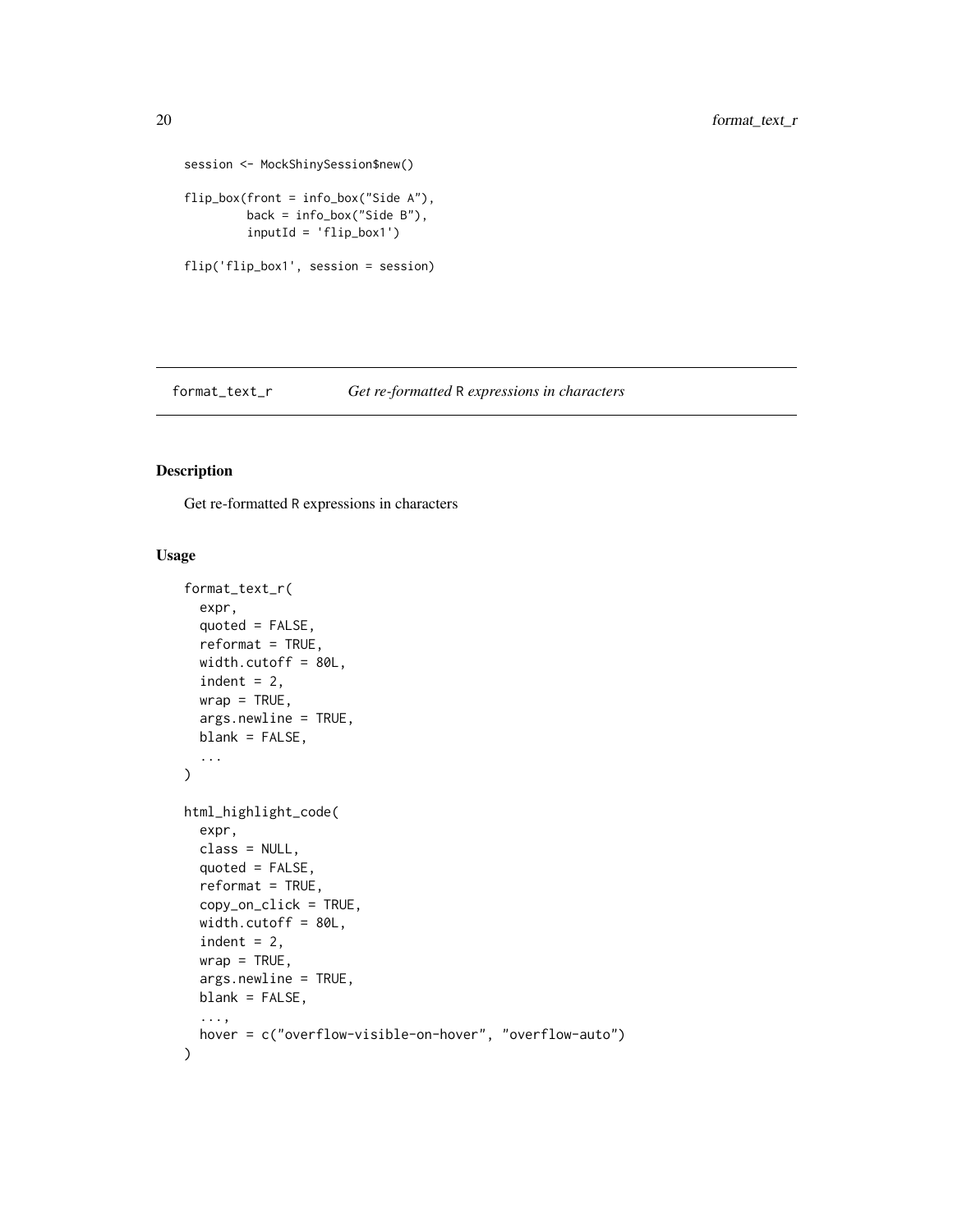## <span id="page-20-0"></span>get\_construct\_string 21

#### Arguments

| expr          | R expressions                                                                                    |
|---------------|--------------------------------------------------------------------------------------------------|
| quoted        | whether expr is quoted                                                                           |
| reformat      | whether to reformat<br>width.cutoff, indent, wrap, args.newline, blank,<br>passed to tidy_source |
| class         | class of $\langle$ pre $\rangle$ tag                                                             |
| copy_on_click | whether to copy to clipboard if user clicks on the code; default is true                         |
| hover         | mouse hover behavior                                                                             |

#### Value

format\_text\_r returns characters, html\_highlight\_code returns the 'HTML' tags wrapping expressions in <pre> tag

## See Also

[get\\_construct\\_string](#page-20-1)

#### Examples

```
s <- format_text_r(print(local({a<-1;a+1})))
cat(s)
x <- info_box("Message", icon = "cogs")
s <- format_text_r(get_construct_string(x),
                  width.cutoff = 15L, quoted = TRUE)
cat(s)
```
<span id="page-20-1"></span>get\_construct\_string *Get* R *expression used to generate the 'HTML' tags*

## Description

This function only works on the elements generated by this package

## Usage

get\_construct\_string(x)

## Arguments

x 'HTML' tags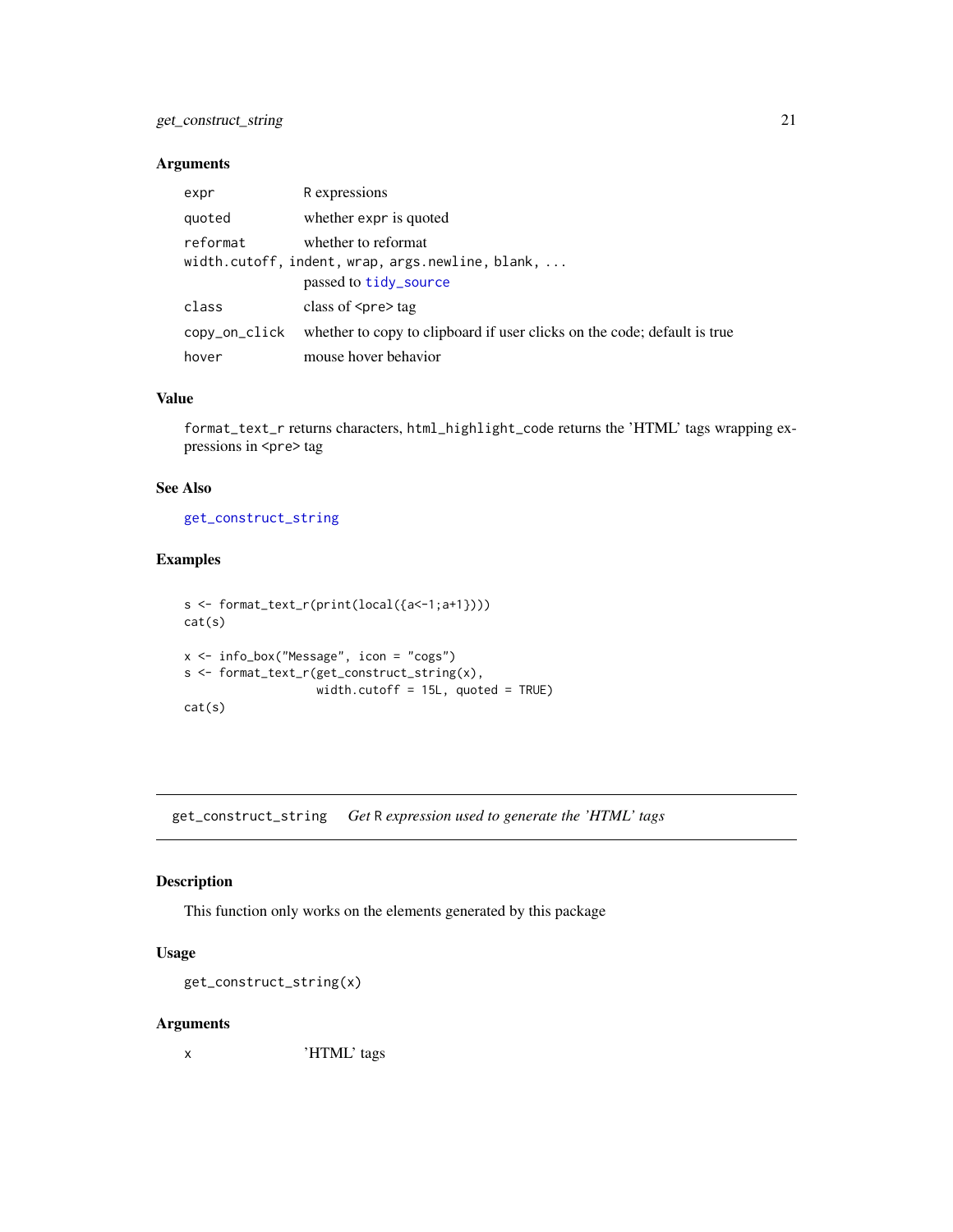#### <span id="page-21-0"></span>Value

Quoted R expressions that can generate the 'HTML' tags

## See Also

[format\\_text\\_r](#page-19-1)

## Examples

```
x <- info_box("Message")
get_construct_string(x)
```
guess\_body\_class *Guess the 'AdminLTE' body class for modules, used internally*

#### Description

Guess the 'AdminLTE' body class for modules, used internally

#### Usage

```
guess_body_class(cls)
```
#### Arguments

cls the class string of the <body> tag in 'index.html'

#### Value

The proposed class for <br/>body> tag

include\_view *Template function to include 'snippets' in the view folder*

#### Description

Store the reusing 'HTML' segments in the views folder. This function should be used in the 'index.html' template

```
include\_view(file, ..., env = parent-frame(), root\_path = template\_root())
```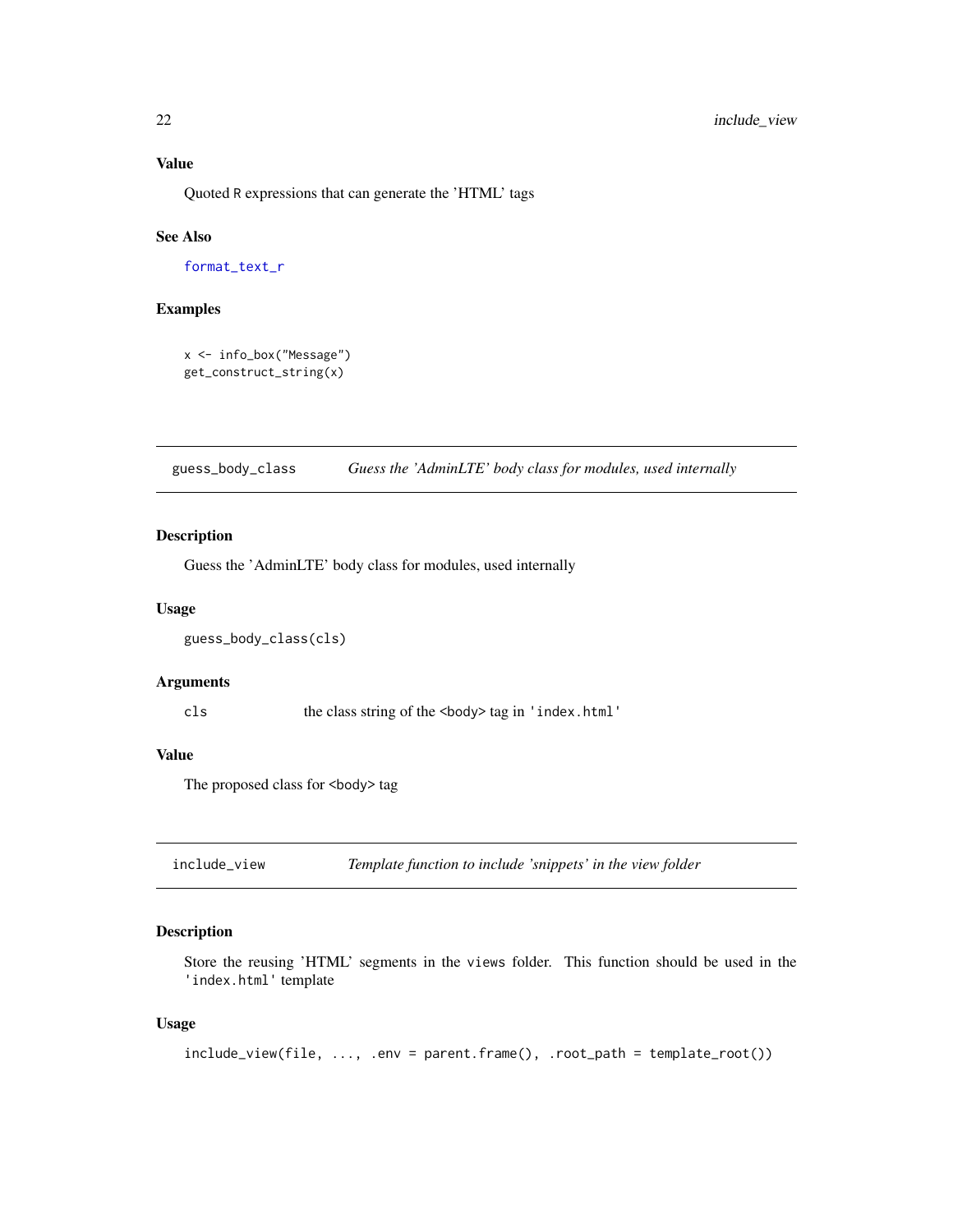#### <span id="page-22-0"></span>info\_box 23

## Arguments

| file                    | files in the template views folder |  |
|-------------------------|------------------------------------|--|
| $\cdot$ $\cdot$ $\cdot$ | ignored                            |  |
| .env, .root_path        |                                    |  |
|                         | internally used                    |  |

## Value

rendered 'HTML' segments

## Examples

```
## Not run:
# in your 'index.html' file
<html><header>
{{ shidashi::include_view("header.html") }}
</header>
<body>
</body>
<!-- Before closing html tag -->
{{ shidashi::include_view("footer.html") }}
</html>
```
## End(Not run)

info\_box *Generates 'HTML' info box*

## Description

Generates 'HTML' info box

```
info_box(
  ...,
  icon = "envelope",
 class = ",
 class_icon = "bg-info",
 class_content = ",
  root_path = template_root()
\mathcal{E}
```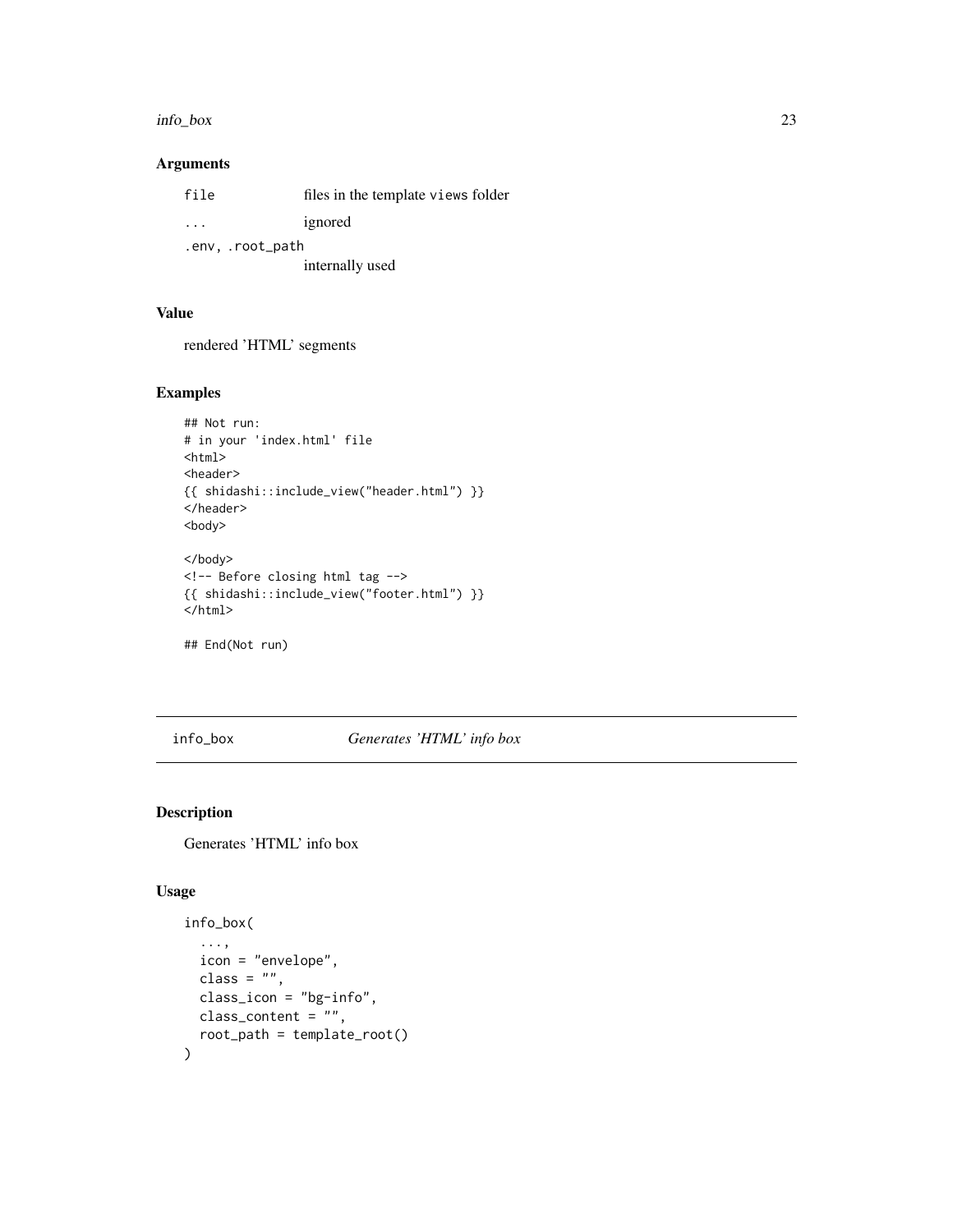## <span id="page-23-0"></span>Arguments

| $\ddotsc$  | box content                                                           |
|------------|-----------------------------------------------------------------------|
| icon       | the box icon; default is "envelope", can be hidden by specifying NULL |
| class      | class of the box container                                            |
| class_icon | class of the icon                                                     |
|            | class_content class of the box body                                   |
| root_path  | see template_root                                                     |

## Value

'HTML' tags

## Examples

```
library(shiny)
library(shidashi)
info_box("Message", icon = "cogs")
info_box(
  icon = "thumbs-up",
  span(class = "info-box-text", "Likes"),
  span(class = "info-box-number", "12,320"),
  class_icon = "bg-red"
\overline{\phantom{a}}info_box("No icons", icon = NULL)
```
javascript-tunnel *The 'JavaScript' tunnel*

## Description

The 'JavaScript' tunnel

#### Usage

```
register_session_id(
  session = shiny::getDefaultReactiveDomain(),
  shared_id = NULL,
  shared_inputs = NA
\mathcal{L}
```
register\_session\_events(session = shiny::getDefaultReactiveDomain())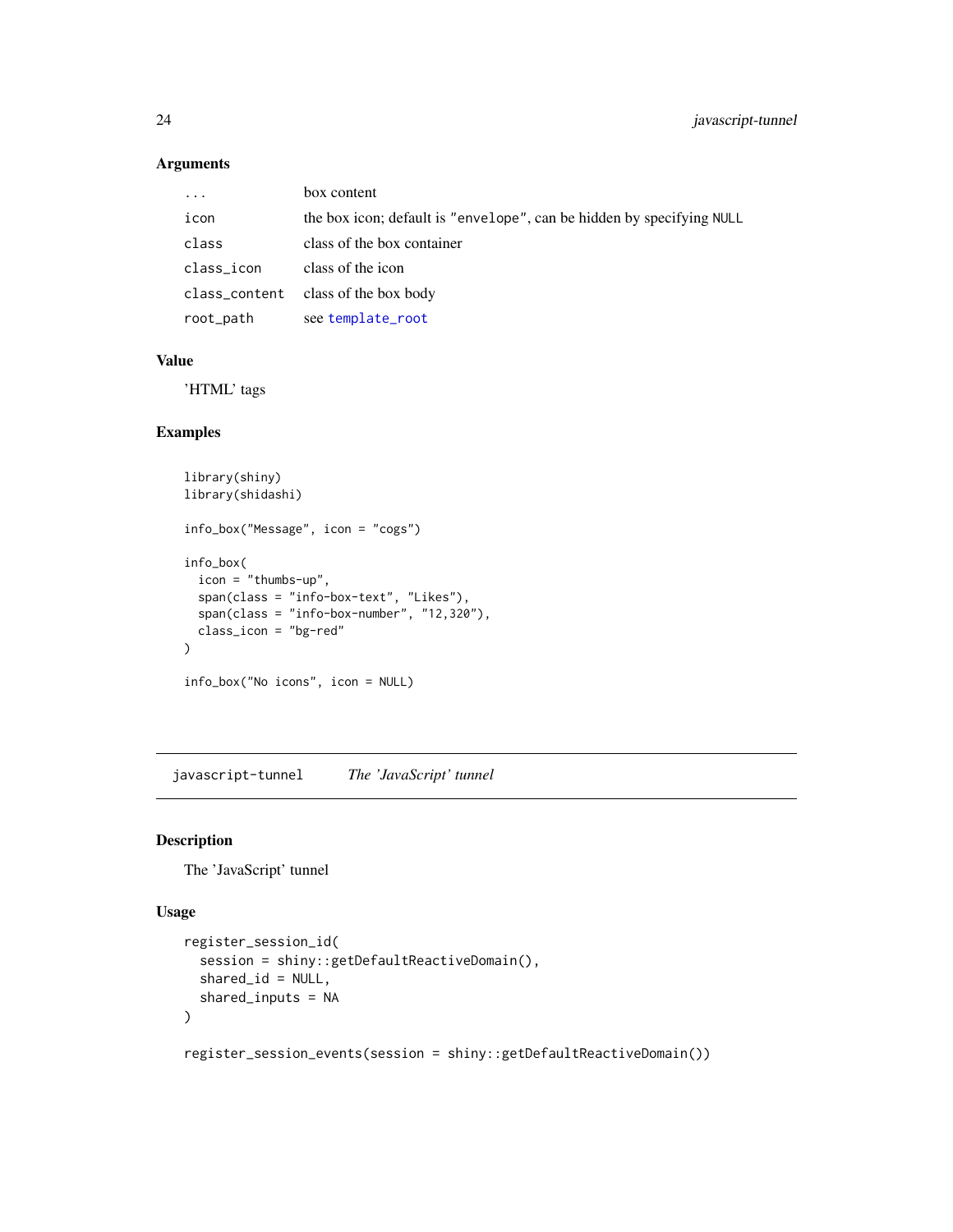```
get_theme(event_data, session = shiny::getDefaultReactiveDomain())
get_jsevent(
  event_data,
  type,
  default = NULL,session = shiny::getDefaultReactiveDomain()
)
```
#### **Arguments**

| session       | shiny reactive domain                                     |
|---------------|-----------------------------------------------------------|
| shared_id     | the shared id of the session, usually automatically set   |
| shared_inputs | the input names to share to/from other sessions           |
| event_data    | a reactive value list returned by register_session_events |
| type          | event type; see 'Details'                                 |
| default       | default value if type is missing                          |

## Details

The register\_session\_id should be used in the module server function. It registers a shared\_id and a private\_id to the session. The sessions with the same shared\_id can synchronize their inputs, specified by shared\_inputs even on different browser tabs.

register\_session\_events will read the session events from 'JavaScript' and passively update these information. Any the event fired by shidashi.broadcastEvent in 'JavaScript' will be available as reactive value. get\_jsevent provides a convenient way to read these events provided the right event types. get\_theme is a special get\_jsevent that with event type "theme.changed".

Function register\_session\_id and register\_session\_events should be called at the beginning of server functions. They can be called multiple times safely. Function get\_jsevent and get\_theme should be called in reactive contexts (such as [observe](#page-0-0), [observeEvent](#page-0-0)).

#### Value

register\_session\_id returns a list of function to control "sharing" inputs with other shiny sessions with the same shared\_id. register\_session\_events returns a reactive value list that reflects the session state. get\_jsevent returns events fired by shidashi.broadcastEvent in 'JavaScript'. get\_theme returns a list of theme, foreground, and background color.

## Examples

```
# shiny server function
library(shiny)
server <- function(input, output, session){
 sync_tools <- register_session_id(session = session)
 event_data <- register_session_events(session = session)
```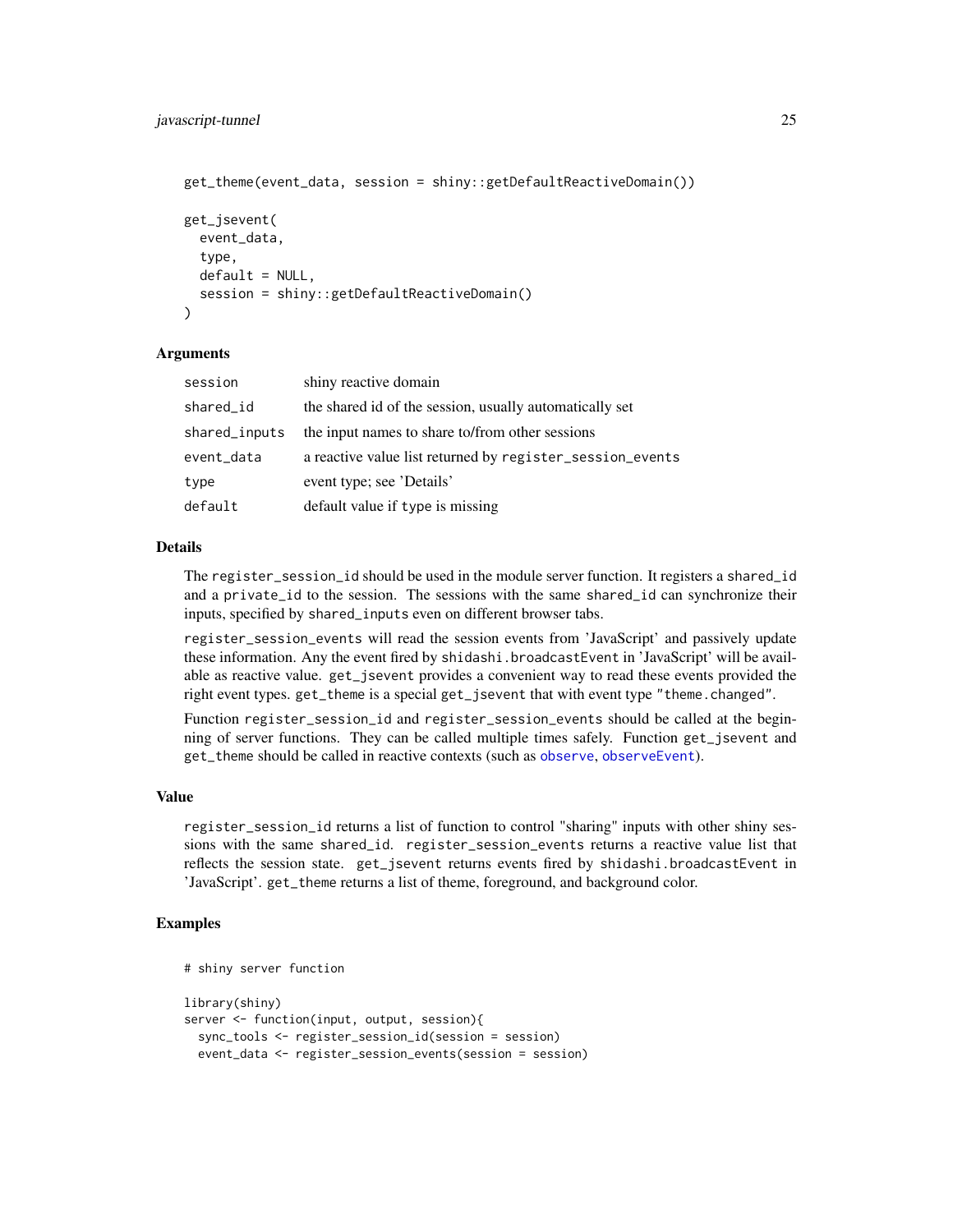```
# if you want to enable syncing. They are suspended by default
sync_tools$enable_broadcast()
sync_tools$enable_sync()
# get_theme should be called within reactive context
output$plot <- renderPlot({
  theme <- get_theme(event_data)
  mar(bg = them \text{the} theme$background, fg = them \text{the} foreground)
  plot(1:10)
})
```
module\_info *Obtain the module information*

#### Description

}

Obtain the module information

#### Usage

```
module_info(root_path = template_root(), settings_file = "modules.yaml")
```

```
load_module(
  root_path = template_root(),
 request = list(QUERY_STRING = "/"),
  env = parent.frame()
)
```
#### Arguments

| root_path     | the root path of the website project                |
|---------------|-----------------------------------------------------|
| settings_file | the settings file containing the module information |
| request       | 'HTTP' request string                               |
| env           | environment to load module variables into           |

#### Details

The module files are stored in modules/ folder in your project. The folder names are the module id. Within each folder, there should be one "server.R", R/, and a "module-ui.html".

The R/ folder stores R code files that generate variables, which will be available to the other two files. These variables, along with some built-ins, will be used to render "module-ui.html". The built-in functions are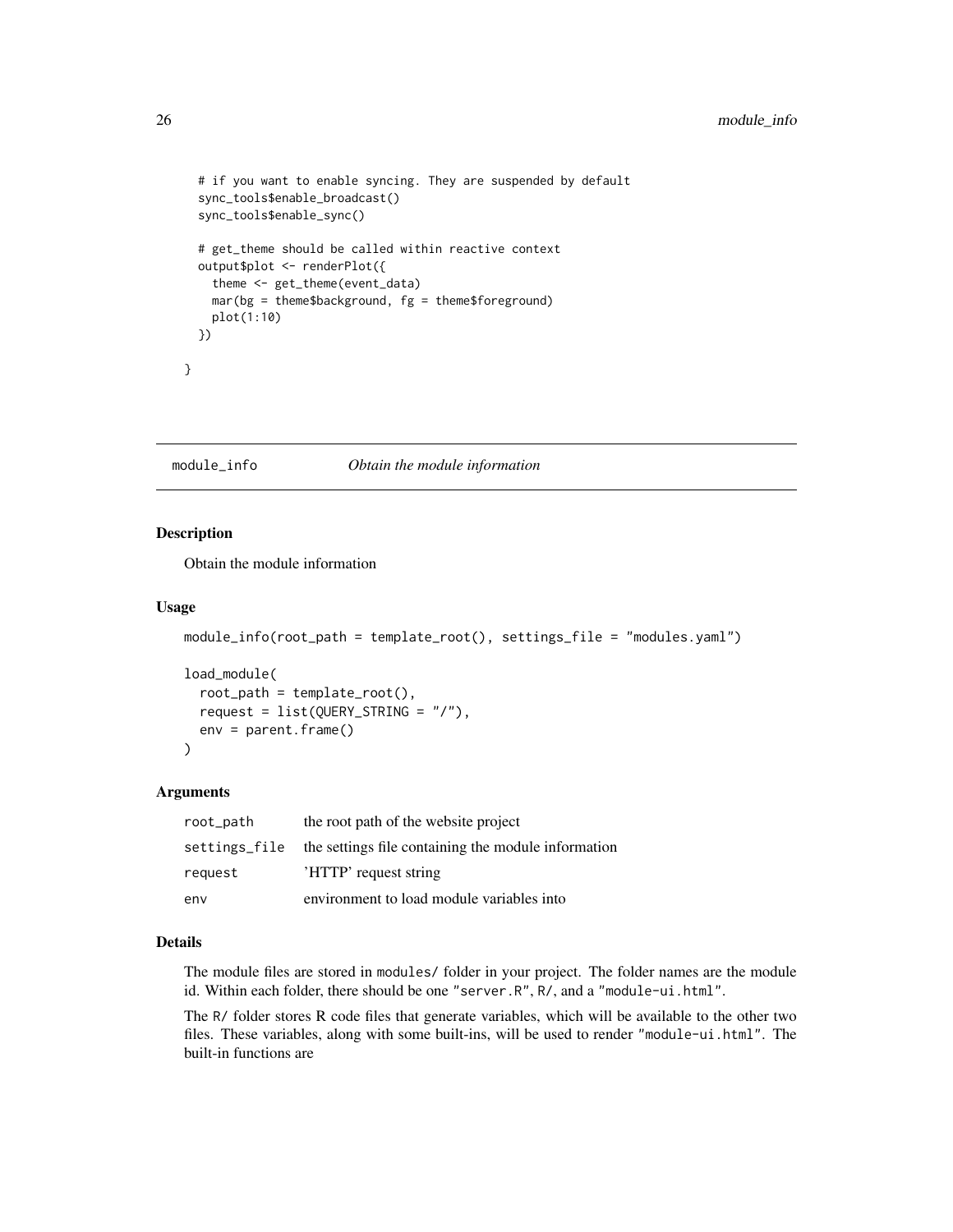#### <span id="page-26-0"></span>module\_info 27

ns shiny name-space function; should be used to generate the id for inputs and outputs. This strategy avoids conflict id effectively.

.module\_id a variable of the module id

module\_title a function that returns the module label

The "server.R" has access to all the code in R/ as well. Therefore it is highly recommended that you write each 'UI' component side-by-side with their corresponding server functions and call these server functions in "server.R".

## Value

A data frame with the following columns that contain the module information:

id module id, folder name

order display order in side-bar

group group menu name if applicable, otherwise NA

label the readable label to be displayed on the side-bar

icon icon that will be displayed ahead of label, will be passed to [as\\_icon](#page-6-2)

badge badge text that will be displayed following the module label, will be passed to [as\\_badge](#page-6-1)

url the relative 'URL' address of the module.

#### Examples

```
library(shiny)
module_info()
# load master module
load_module()
# load specific module
module_data <- load_module(
 request = list(QUERY_STRING = "/?module=module_id"))
env <- module_data$environment
if(interactive()){
# get module title
env$module_title()
# generate module-specific shiny id
env$ns("input1")
# generate part of the UI
env$ui()
}
```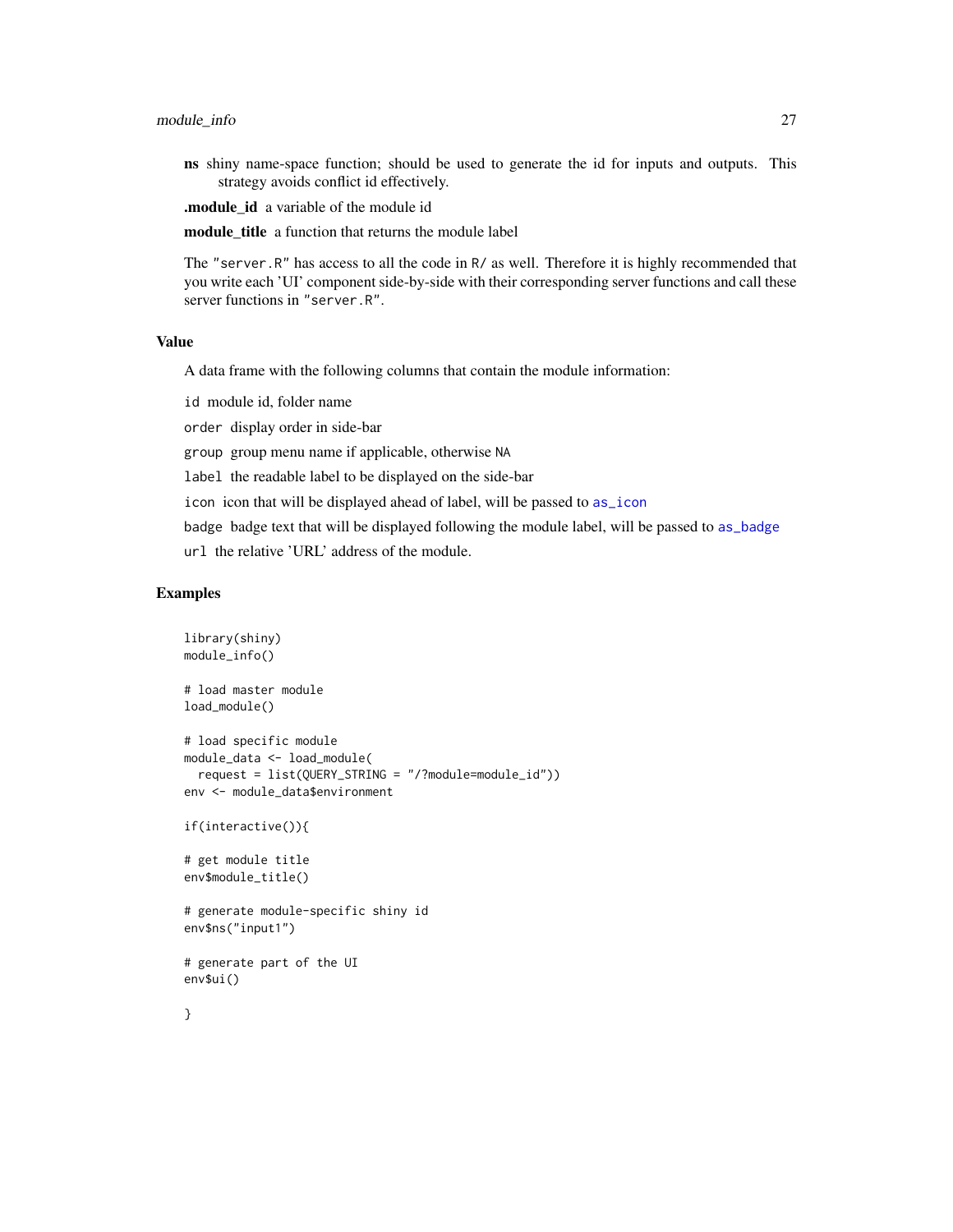<span id="page-27-0"></span>

## Description

The 'Bootstrap' notification

#### Usage

```
show_notification(
 message,
 title = "Notification!",
  subtitle = ",
  type = c("default", "info", "warning", "success", "danger", "white", "dark"),
  close = TRUE,
 position = c("topRight", "topLeft", "bottomRight", "bottomLeft"),
  autohide = TRUE,
  fixed = TRUE,delay = 5000,
  icon = NULL,
 collapse = "",
  session = shiny::getDefaultReactiveDomain(),
 class = NULL,
  ...
\mathcal{L}
```
clear\_notifications(class = NULL, session = shiny::getDefaultReactiveDomain())

## Arguments

| message         | notification body content, can be 'HTML' tags                                                          |  |
|-----------------|--------------------------------------------------------------------------------------------------------|--|
| title, subtitle |                                                                                                        |  |
|                 | title and subtitle of the notification                                                                 |  |
| type            | type of the notification; can be "default", "info", "warning", "success",<br>"danger", "white", "dark" |  |
| close           | whether to allow users to close the notification                                                       |  |
| position        | where the notification should be; choices are "topRight", "topLeft", "bottomRight",<br>"bottomLeft"    |  |
| autohide        | whether to automatically hide the notification                                                         |  |
| fixed           | whether the position should be fixed                                                                   |  |
| delay           | integer in millisecond to hide the notification if autohide=TRUE                                       |  |
| icon            | the icon of the title                                                                                  |  |
| collapse        | if message is a character vector, the collapse string                                                  |  |
| session         | shiny session domain                                                                                   |  |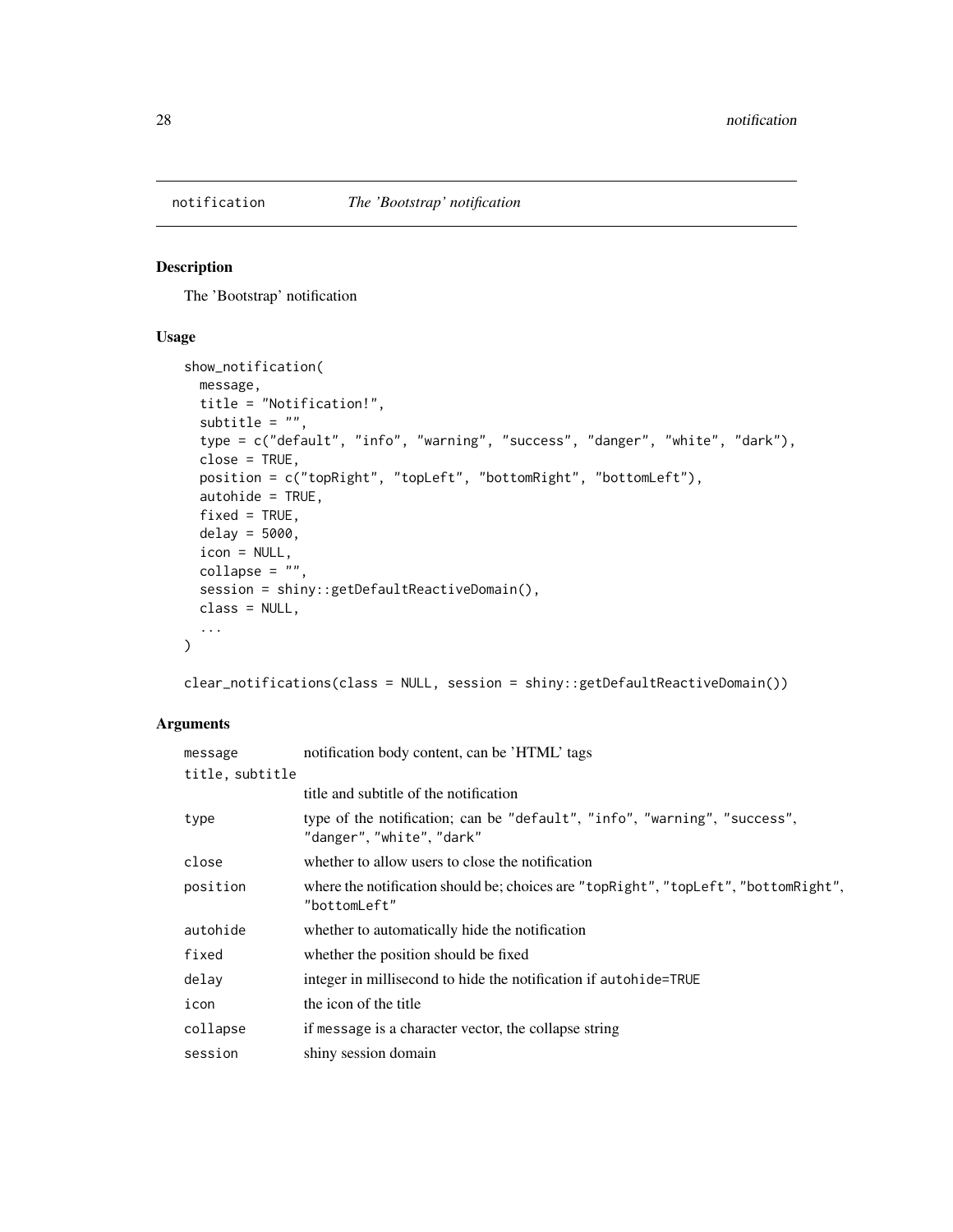<span id="page-28-0"></span>

| class                   | the extra class of the notification, can be used for style purposes, or by clear notifications<br>to close specific notification types. |
|-------------------------|-----------------------------------------------------------------------------------------------------------------------------------------|
| $\cdot$ $\cdot$ $\cdot$ | other options; see https://adminlte.io/docs/3.1//javascript/toasts.<br>html#options                                                     |

#### Value

Both functions should be used in shiny reactive contexts. The messages will be sent to shiny 'JavaScript' interface and nothing will be returned.

#### Examples

```
## Not run:
# the examples must run in shiny reactive context
show_notification(
  message = "This validation process has finished. You are welcome to proceed.",
  autohide = FALSE,
  title = "Success!",
  subtitle = "type='success'",
  type = "success"\mathcal{L}show_notification(
  message = "This notification has title and subtitle",
  autohide = FALSE,
 title = "Hi there!",
  subtitle = "Welcome!",
  icon = "kiwi-bird",
  class = "notification-auto"
\lambda# only clear notifications with class "notification-auto"
clear_notifications("notification-auto")
## End(Not run)
```
<span id="page-28-1"></span>progressOutput *Progress bar in shiny dashboard*

## Description

For detailed usage, see demo application by running render().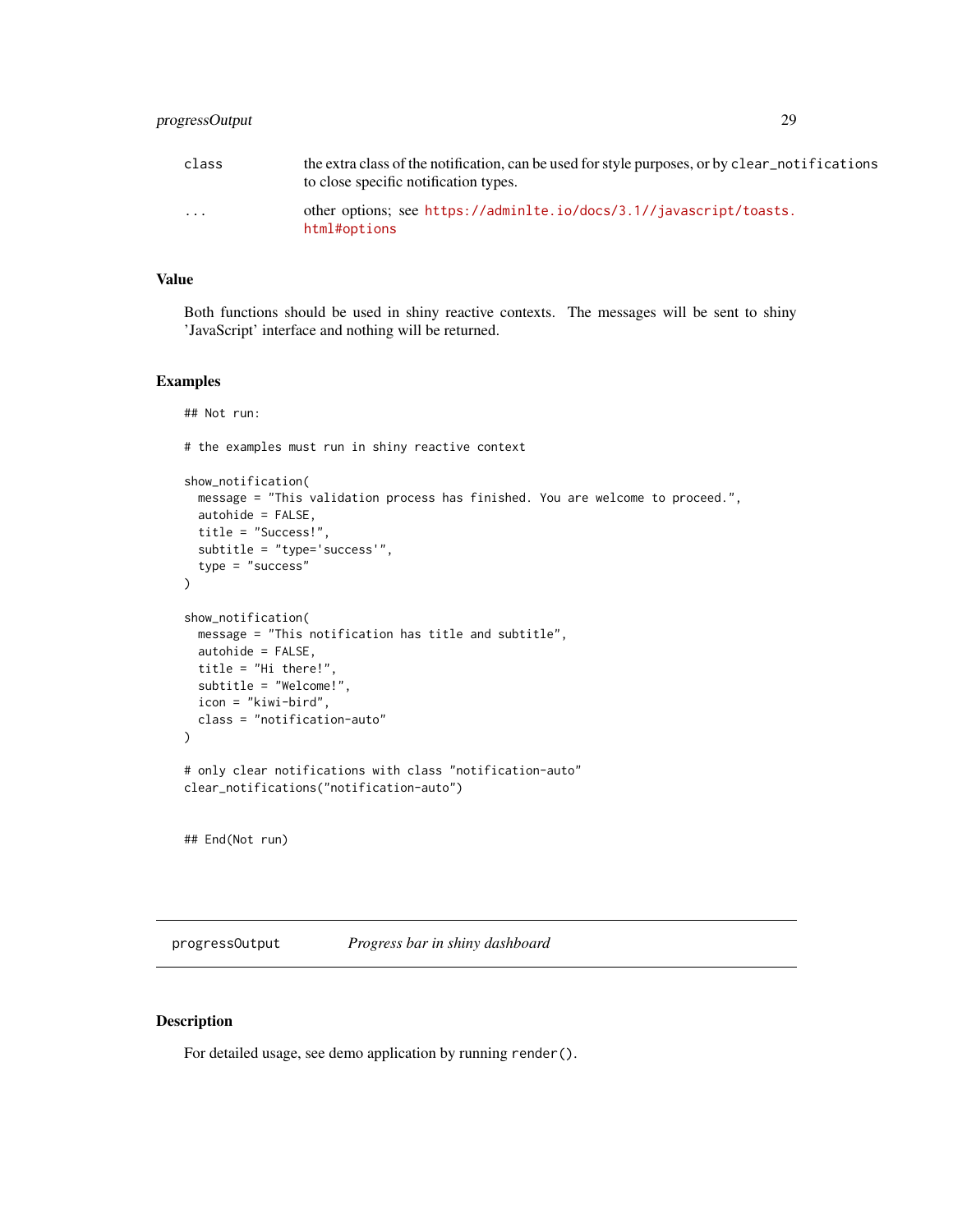## Usage

```
progressOutput(
 outputId,
  ...,
 description = "Initializing",
 width = "100%",
 class = "bg-primary",
 value = 0,
 size = c("md", "sm", "xs")\mathcal{L}
```
renderProgress(expr, env = parent.frame(), quoted = FALSE, outputArgs = list())

## Arguments

| outputId    | the element id of the progress                                        |
|-------------|-----------------------------------------------------------------------|
| .           | extra elements on the top of the progress bar                         |
| description | descriptive message below the progress bar                            |
| width       | width of the progress                                                 |
| class       | progress class, default is "bg-primary"                               |
| value       | initial value, ranging from 0 to 100; default is 0                    |
| size        | size of the progress bar; choices are "md", "sm", "xs"                |
| expr        | R expression that should return a named list of value and description |
| env         | where to evaluate expr                                                |
| quoted      | whether expr is quoted                                                |
| outputArgs  | a list of other parameters in progress Output                         |

#### Value

progressOutput returns 'HTML' tags containing progress bars that can be rendered later via [shiny\\_progress](#page-32-1) or renderProgress. renderProgress returns shiny render functions internally.

## Examples

```
library(shiny)
library(shidashi)
progressOutput("sales_report_prog1",
              description = "6 days left!",
              "Add Products to Cart",
              span(class="float-right", "123/150"),
              value = 123/150 * 100# server function
server <- function(input, output, session, ...){
 output$sales_report_prog1 <- renderProgress({
   return(list(
```
<span id="page-29-0"></span>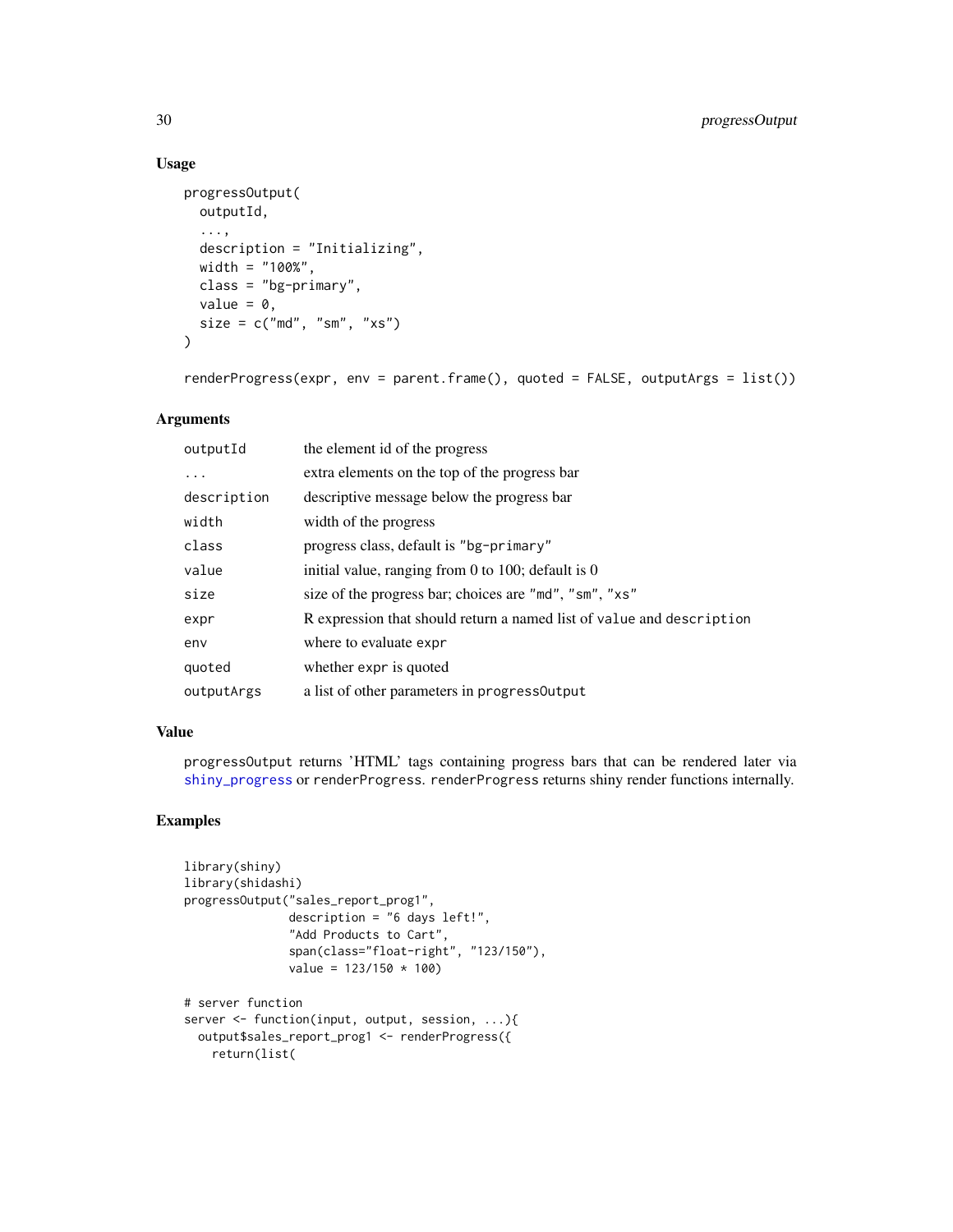```
value = 140 / 150 \times 100,
      description = "5 days left!"
    ))
 })
}
```
register\_global\_reactiveValues

*Register global reactive list*

## Description

Creates or get reactive value list that is shared within the same shiny session

## Usage

```
register_global_reactiveValues(
 name,
  session = shiny::getDefaultReactiveDomain()
)
```
## Arguments

| name    | character, the key of the list |
|---------|--------------------------------|
| session | shiny session                  |

#### Value

A shiny [reactiveValues](#page-0-0) object

render *Render a 'shidashi' project*

## Description

Render a 'shidashi' project

```
render(
  root<sub>-path</sub> = template_root(),
  ...,
  launch_browser = TRUE,
  as_job = TRUE,test_mode = getOption("shiny.testmode", FALSE)
\mathcal{E}
```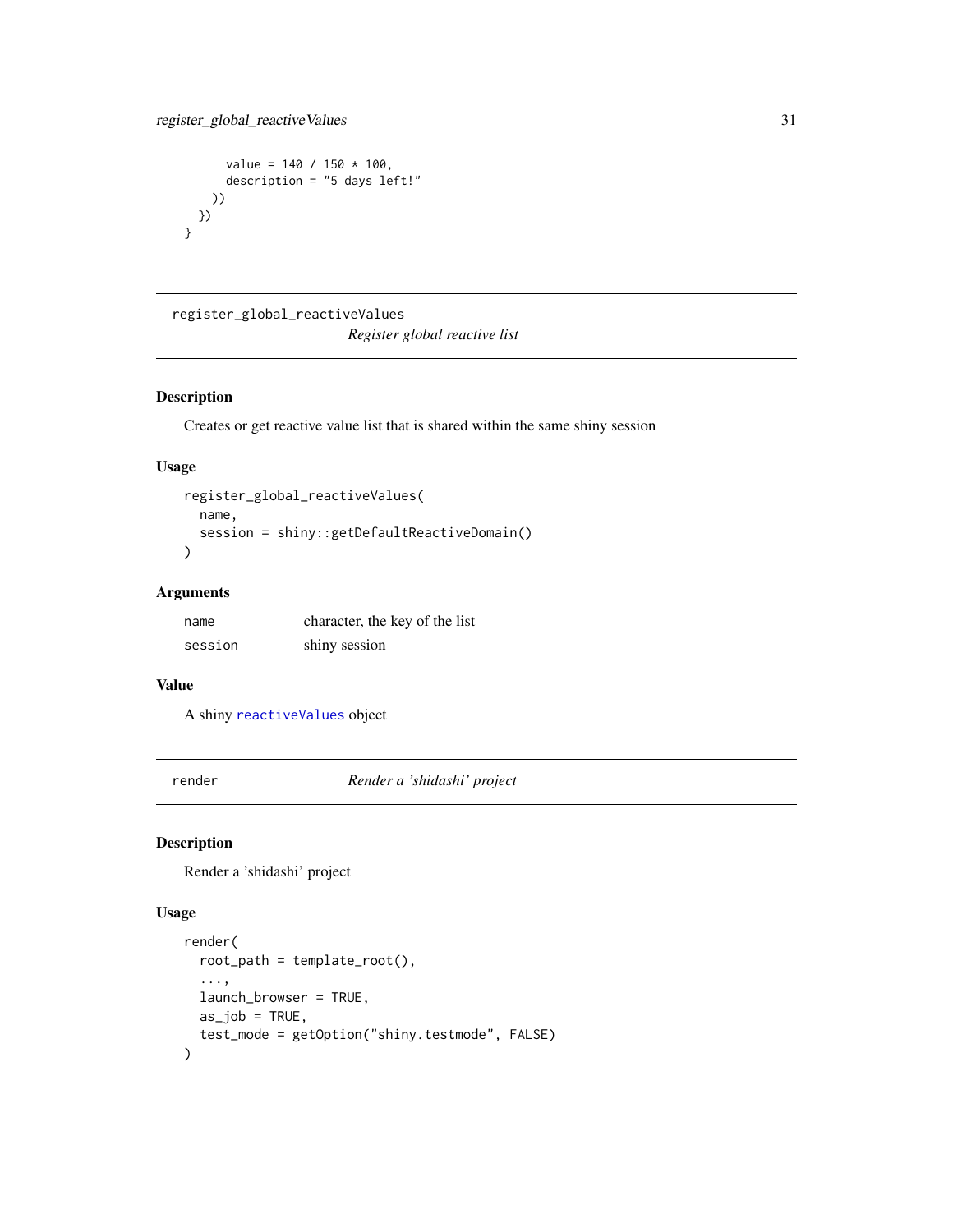## <span id="page-31-0"></span>Arguments

| root_path      | the project path, default is the demo folder from template_root()                                                                 |  |
|----------------|-----------------------------------------------------------------------------------------------------------------------------------|--|
| $\cdots$       | additional parameters passed to runApp, such as host, port                                                                        |  |
| launch_browser | whether to launch browser; default is TRUE                                                                                        |  |
| as_job         | whether to run as 'RStudio' jobs; this options is only available when 'RStudio'<br>is available                                   |  |
| test mode      | whether to test the project; this options is helpful when you want to debug the<br>project without relaunching shiny applications |  |

## Value

This functions runs a 'shiny' application, and returns the job id if 'RStudio' is available.

## Examples

```
template_root()
if(interactive()){
 render()
}
```
reset\_output *Reset shiny outputs with messages*

## Description

Forces outdated output to reset and show a silent message.

## Usage

```
reset_output(
 outputId,
 message = "This output has been reset",
 session = shiny::getDefaultReactiveDomain()
)
```
## Arguments

| outputId | output ID             |
|----------|-----------------------|
| message  | output message        |
| session  | shiny reactive domain |

## Value

No value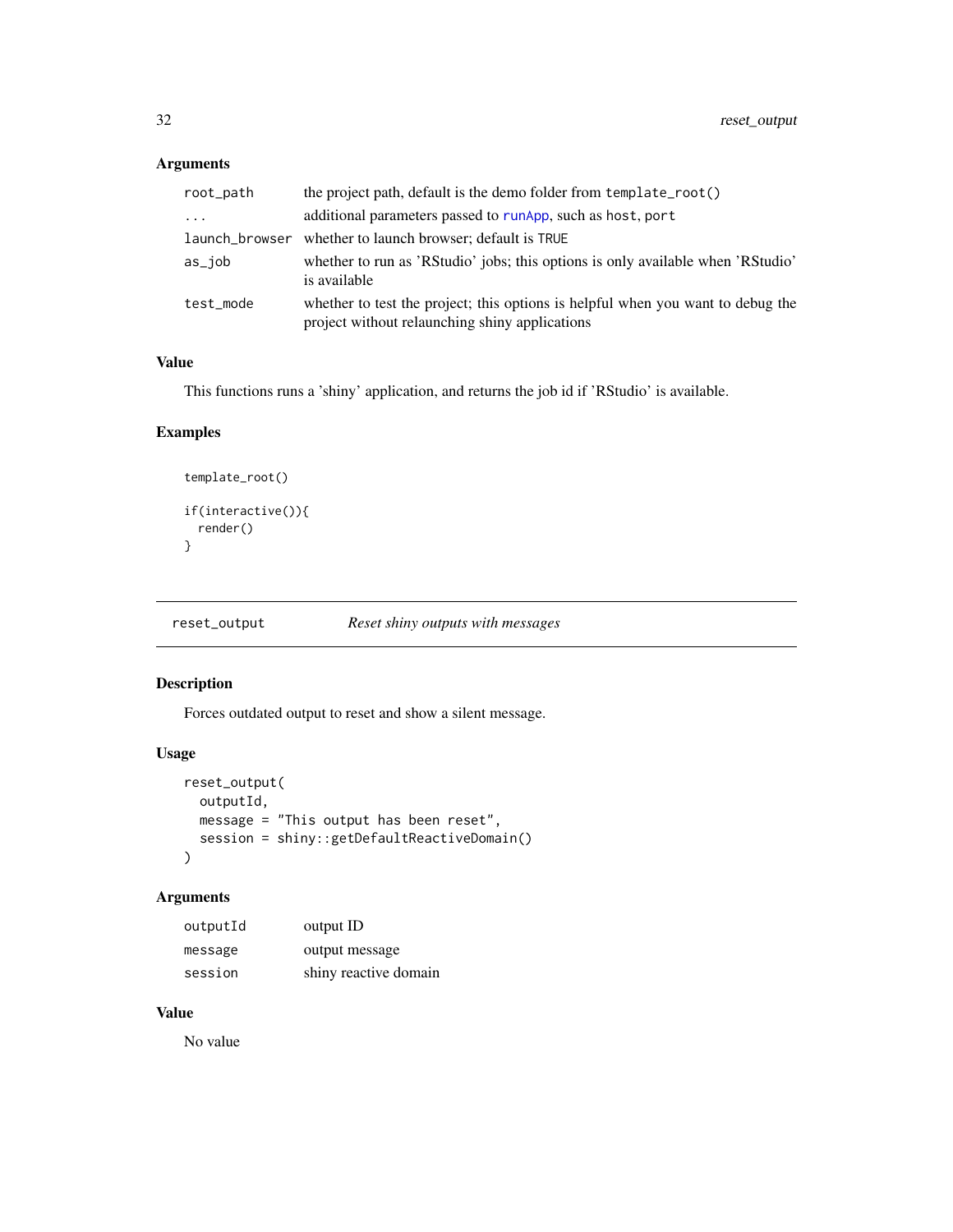<span id="page-32-1"></span><span id="page-32-0"></span>

## Description

Wrapper of shiny progress that can run without shiny

## Usage

```
shiny_progress(
  title,
 max = 1,
  ...,
 quiet = FALSE,
  session = shiny::getDefaultReactiveDomain(),
 shiny_auto_close = FALSE,
 log = NULL,outputId = NULL)
```
## Arguments

| title            | the title of the progress                                                    |  |
|------------------|------------------------------------------------------------------------------|--|
| max              | max steps of the procedure                                                   |  |
| $\ddots$ .       | passed to initialization method of Progress                                  |  |
| quiet            | whether the progress needs to be quiet                                       |  |
| session          | shiny session domain                                                         |  |
| shiny_auto_close |                                                                              |  |
|                  | whether to close the progress once function exits                            |  |
| log              | alternative log function                                                     |  |
| outputId         | the element id of progress Output, or NULL to use the default shiny progress |  |

#### Value

a list of functions that controls the progress

## Examples

```
{
  progress <- shiny_progress("Procedure A", max = 10)
  for(i in 1:10){
   progress$inc(sprintf("Step %s", i))
   Sys.sleep(0.1)
  }
  progress$close()
```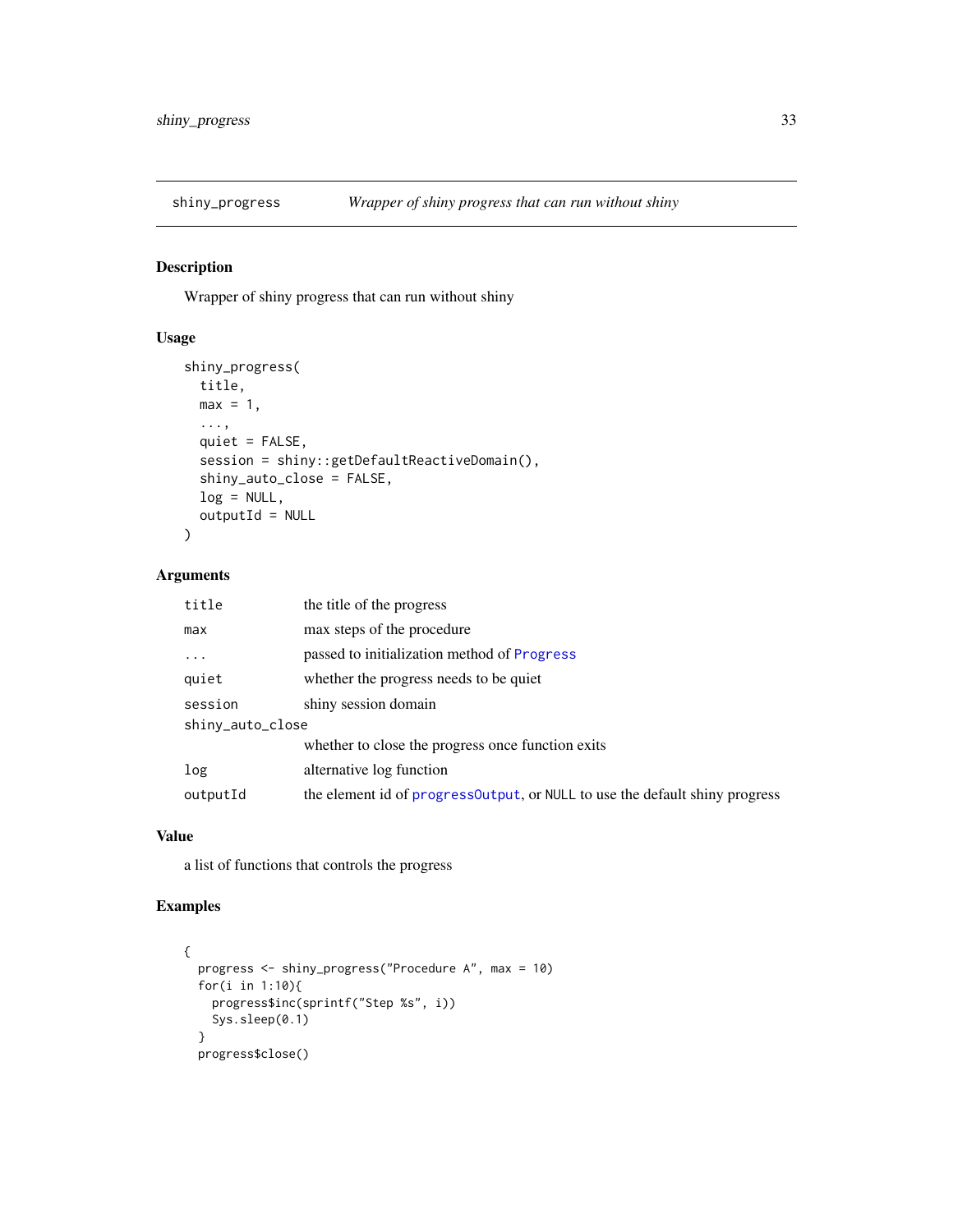```
}
if(interactive()){
 library(shiny)
 ui <- fluidPage(
    fluidRow(
      column(12, actionButton("click", "Click me"))
   )
 \overline{)}server <- function(input, output, session) {
    observeEvent(input$click, {
      progress <- shiny_progress("Procedure B", max = 10,
                                  shiny_auto_close = TRUE)
      for(i in 1:10){
        progress$inc(sprintf("Step %s", i))
        Sys.sleep(0.1)
      }
   })
 }
 shinyApp(ui, server)
}
```

```
show_ui_code Used by demo project to show the generating code
```
## Description

Please write your own version. This function is designed for demo-use only.

```
show_ui_code(
 x,
 class = NULL,
 code_only = FALSE,
 as\_card = FALSE,card\_title = "",class_body = "bg-gray-70",
 width.cutoff = 80L,
  indent = 2,
 wrap = TRUE,args.newline = TRUE,
  blank = FALSE,copy_on_click = TRUE,
```
<span id="page-33-0"></span>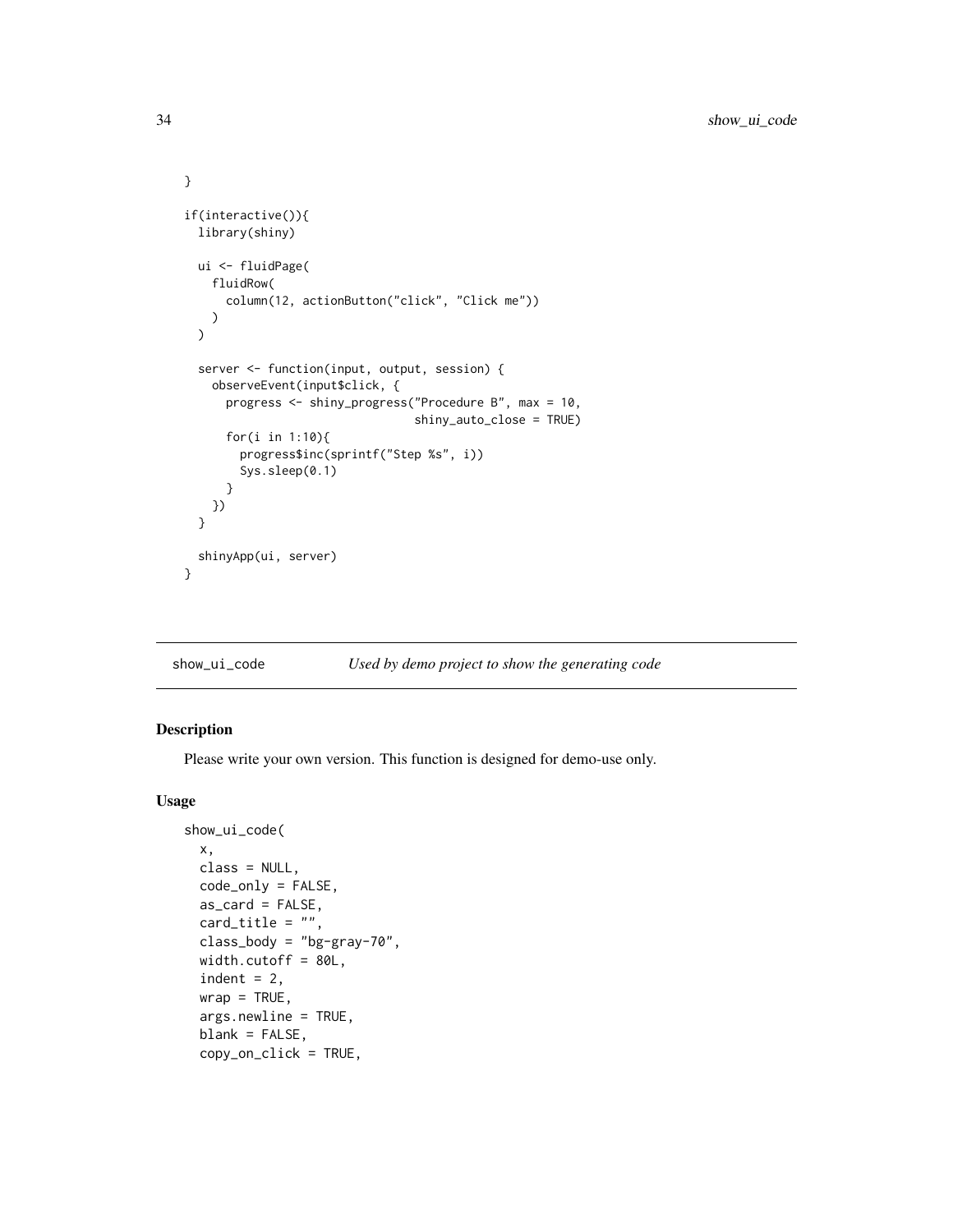<span id="page-34-0"></span>...  $\mathcal{L}$ 

## Arguments

| $\mathsf{x}$           | 'HTML' tags generated by this package                                                                    |  |
|------------------------|----------------------------------------------------------------------------------------------------------|--|
| class                  | additional 'HTML' class                                                                                  |  |
| code_only              | whether to show code only                                                                                |  |
| as_card                | whether to wrap results in card                                                                          |  |
| card_title, class_body |                                                                                                          |  |
|                        | used by card if as_card=TRUE                                                                             |  |
|                        | width.cutoff, indent, wrap, $args.newline$ , blank, $copy\_on\_click, $<br>passed to html_highlight_code |  |

## Value

'HTML' tags

## See Also

html\_highlight\_code

<span id="page-34-2"></span>template\_settings *Configure template options that are shared across the sessions*

## <span id="page-34-1"></span>Description

Configure template options that are shared across the sessions

## Usage

```
template_settings
```

```
template_settings_set(...)
```

```
template_settings_get(name, default = NULL)
```
template\_root()

## Arguments

| .       | key-value pair to set options       |
|---------|-------------------------------------|
| name    | character, key of the value         |
| default | default value if the key is missing |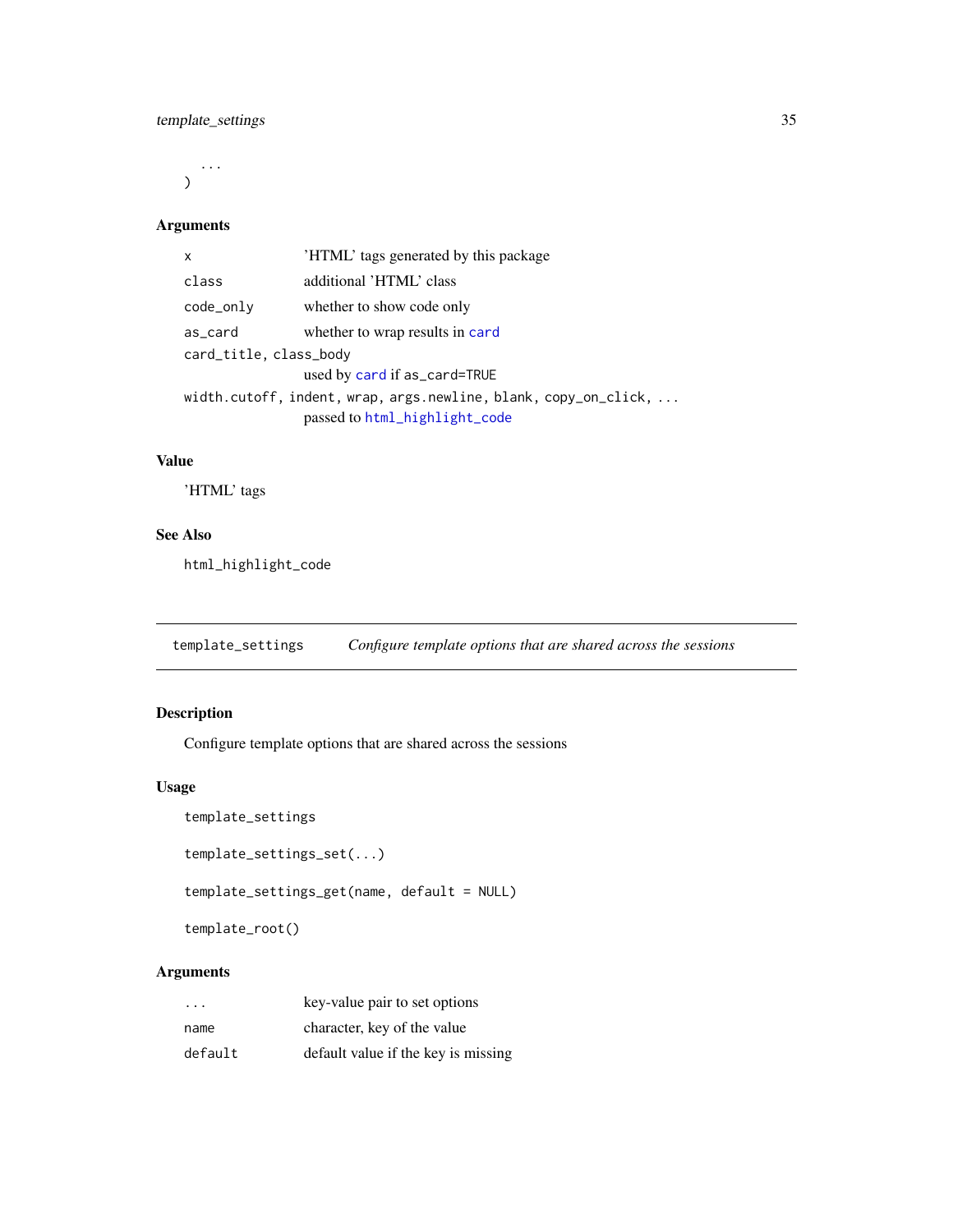## <span id="page-35-0"></span>Format

An object of class list of length 3.

## Details

The settings is designed to store static key-value pairs that are shared across the sessions. The most important key is "root\_path", which should be a path pointing to the template folder.

## Value

template\_settings\_get returns the values represented by the corresponding keys, or the default value if key is missing.

## Examples

# Get current website root path

```
template_root()
```
<span id="page-35-1"></span>use\_template *Download 'shidashi' templates from 'Github'*

#### Description

Download 'shidashi' templates from 'Github'

### Usage

```
use_template(
  path,
  user = "dipterix",
  theme = "AdminLTE3",
  repo = "shidashi-templates",
  branch = "main",...
\mathcal{E}
```
## Arguments

| path   | the path to create 'shidashi' project                     |
|--------|-----------------------------------------------------------|
| user   | 'Github' user name                                        |
| theme  | the theme to download                                     |
| repo   | repository if the name is other than 'shidashi-templates' |
| branch | branch name if other than 'main' or 'master'              |
|        | ignored                                                   |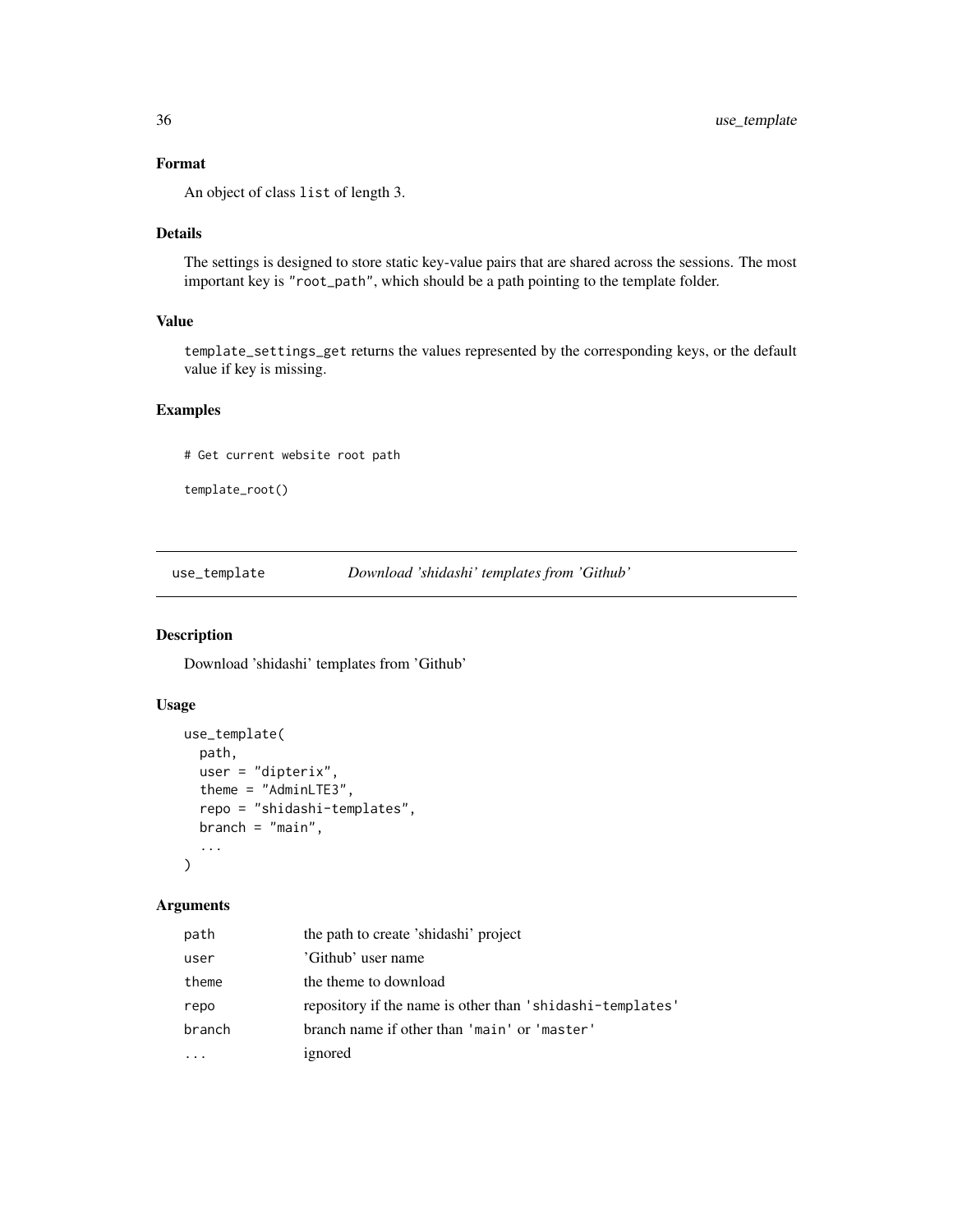## use\_template 37

## Details

To publish a 'shidashi' template, create a 'Github' repository called 'shidashi-templates', or fork the [built-in templates.](https://github.com/dipterix/shidashi-templates) The theme is the sub-folder of the template repository.

An easy way to use a template in your project is through the 'RStudio' project widget. In the 'RStudio' navigation bar, go to "File" menu, click on the "New Project..." button, select the "Create a new project" option, and find the item that creates 'shidashi' templates. Use the widget to set up template directory.

#### Value

the target project path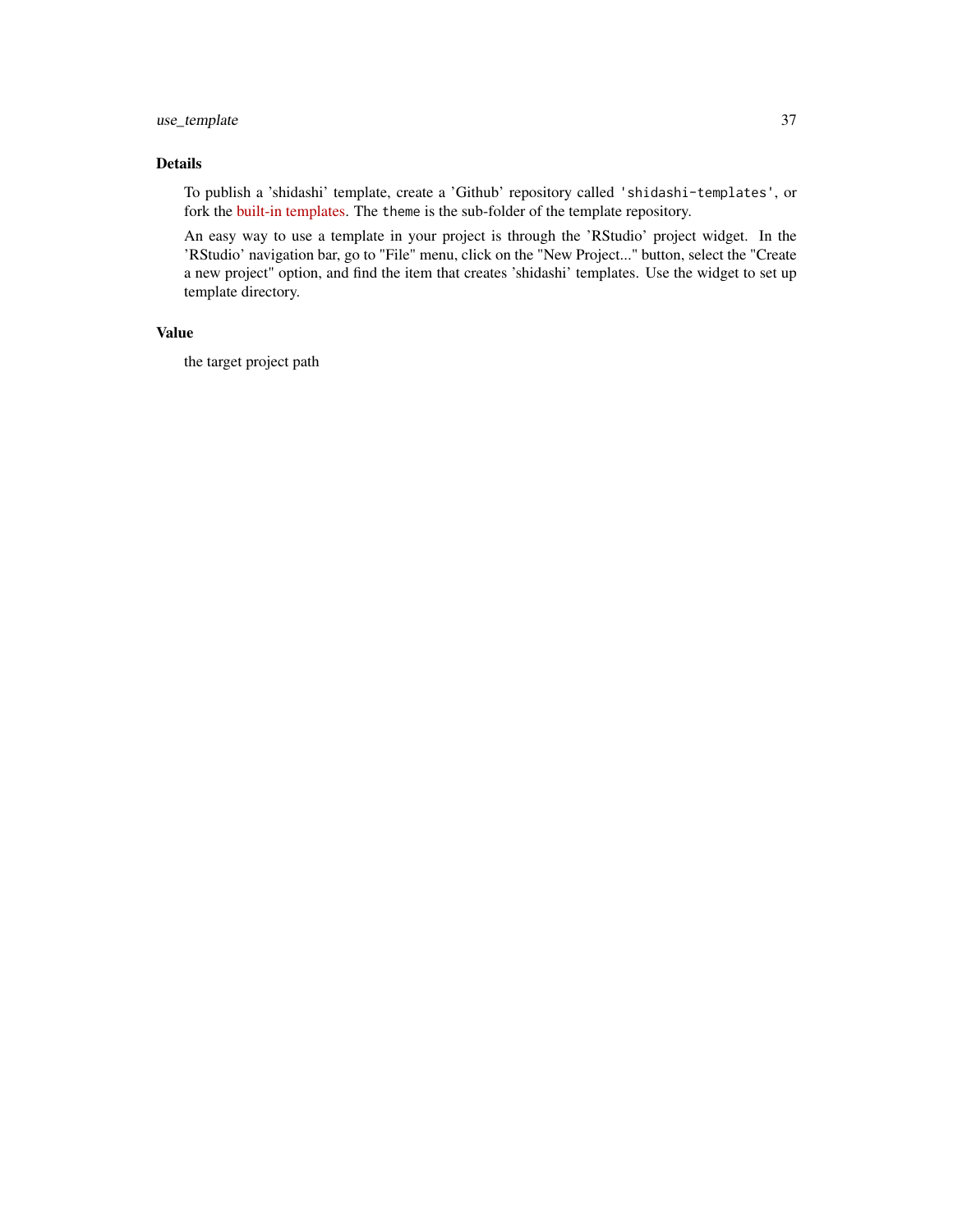# <span id="page-37-0"></span>**Index**

∗ datasets template\_settings, [35](#page-34-0) accordion, [3,](#page-2-0) *[5](#page-4-0)*, *[15,](#page-14-0) [16](#page-15-0)* accordion\_item, *[3](#page-2-0)*, [4](#page-3-0) add-remove-html-class, [5](#page-4-0) add\_class *(*add-remove-html-class*)*, [5](#page-4-0) adminlte, [6](#page-5-0) adminlte\_sidebar *(*adminlte*)*, [6](#page-5-0) adminlte\_ui *(*adminlte*)*, [6](#page-5-0) as\_badge, *[5](#page-4-0)*, [7,](#page-6-0) *[10](#page-9-0)*, *[13](#page-12-0)*, *[27](#page-26-0)* as\_icon, [7,](#page-6-0) *[27](#page-26-0)* back\_top\_button, [8](#page-7-0) card, *[7](#page-6-0)*, [9,](#page-8-0) *[15,](#page-14-0) [16](#page-15-0)*, *[35](#page-34-0)* card2, *[7](#page-6-0)*, *[15,](#page-14-0) [16](#page-15-0)* card2 *(*card*)*, [9](#page-8-0) card2\_close *(*card*)*, [9](#page-8-0) card2\_open *(*card*)*, [9](#page-8-0) card2\_toggle *(*card*)*, [9](#page-8-0) card\_operate *(*card*)*, [9](#page-8-0) card\_tabset, *[7](#page-6-0)*, [12,](#page-11-0) *[14–](#page-13-0)[16](#page-15-0)* card\_tabset\_activate *(*card\_tabset\_operate*)*, [14](#page-13-0) card\_tabset\_insert *(*card\_tabset\_operate*)*, [14](#page-13-0) card\_tabset\_operate, *[12,](#page-11-0) [13](#page-12-0)*, [14](#page-13-0) card\_tabset\_remove *(*card\_tabset\_operate*)*, [14](#page-13-0) card\_tool, *[5](#page-4-0)*, *[10](#page-9-0)*, *[13](#page-12-0)*, [15,](#page-14-0) *[17](#page-16-0)* clear\_notifications *(*notification*)*, [28](#page-27-0) clipboardOutput, [16](#page-15-0) flex\_break *(*flex\_container*)*, [17](#page-16-0) flex\_container, [17](#page-16-0) flex\_item *(*flex\_container*)*, [17](#page-16-0) flip *(*flip\_box*)*, [19](#page-18-0)

flip\_box, *[16](#page-15-0)*, [19](#page-18-0) format\_text\_r, [20,](#page-19-0) *[22](#page-21-0)* get\_construct\_string, *[21](#page-20-0)*, [21](#page-20-0) get\_jsevent *(*javascript-tunnel*)*, [24](#page-23-0) get\_theme *(*javascript-tunnel*)*, [24](#page-23-0) guess\_body\_class, [22](#page-21-0) html\_highlight\_code, *[35](#page-34-0)* html\_highlight\_code *(*format\_text\_r*)*, [20](#page-19-0) icon, *[8](#page-7-0)* include\_view, [22](#page-21-0) info\_box, [23](#page-22-0) javascript-tunnel, [24](#page-23-0) load\_module *(*module\_info*)*, [26](#page-25-0) module\_info, [26](#page-25-0) notification, [28](#page-27-0) observe, *[25](#page-24-0)* observeEvent, *[25](#page-24-0)* Progress, *[33](#page-32-0)* progressOutput, [29,](#page-28-0) *[33](#page-32-0)* reactiveValues, *[31](#page-30-0)* register\_global\_reactiveValues, [31](#page-30-0) register\_session\_events *(*javascript-tunnel*)*, [24](#page-23-0) register\_session\_id *(*javascript-tunnel*)*, [24](#page-23-0) remove\_class *(*add-remove-html-class*)*, [5](#page-4-0) render, [31](#page-30-0) renderClipboard *(*clipboardOutput*)*, [16](#page-15-0) renderProgress *(*progressOutput*)*, [29](#page-28-0) reset\_output, [32](#page-31-0)

shiny\_progress, *[30](#page-29-0)*, [33](#page-32-0) show\_notification *(*notification*)*, [28](#page-27-0)

runApp, *[32](#page-31-0)*